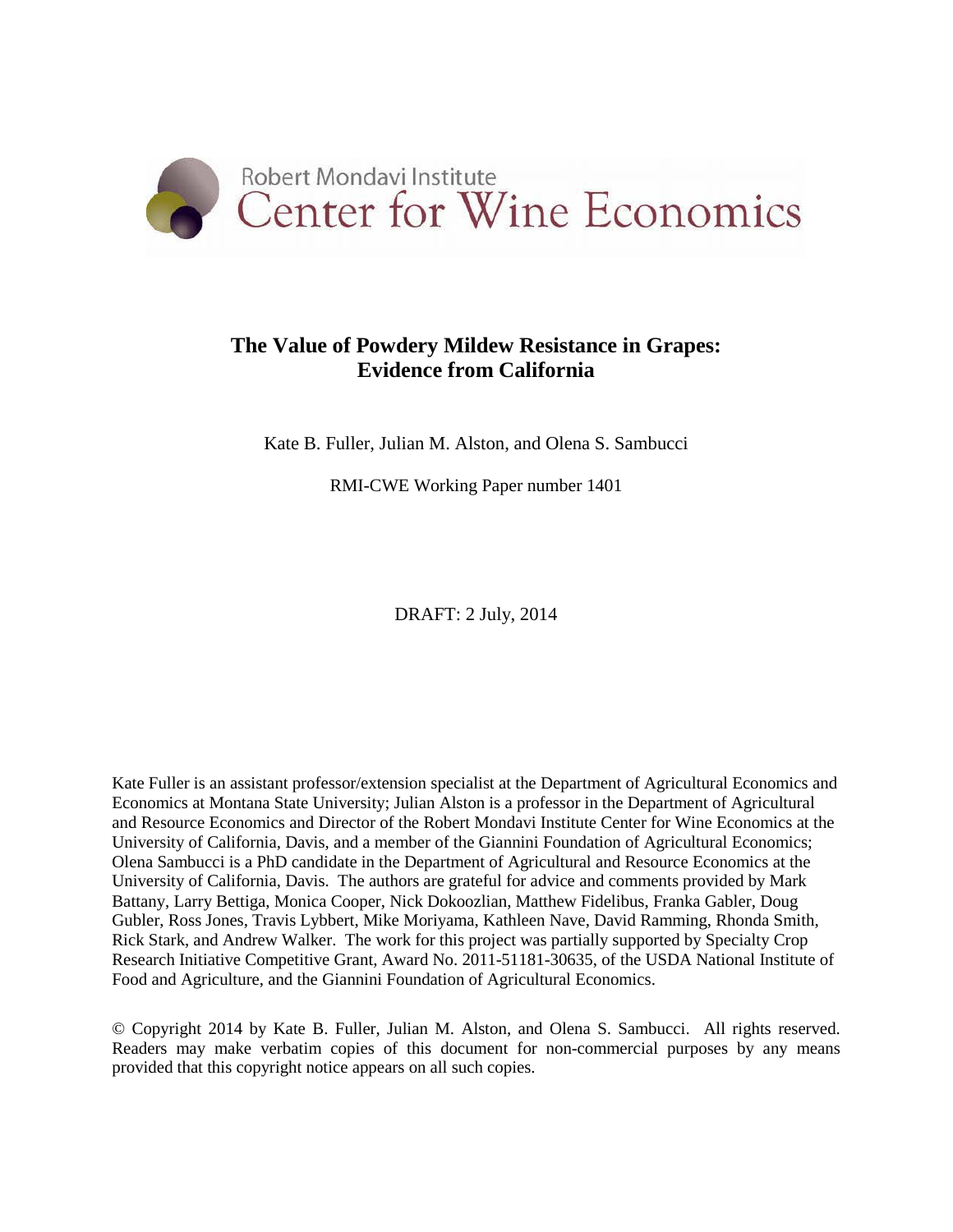The Value of Powdery Mildew Resistance in Grapes: Evidence from California

## *ABSTRACT*.

Powdery mildew (PM) is a fungal disease that damages many crops, including grapes. In California, wine, raisin, and table grapes contributed over \$3.8 billion to the value of California's farm production in 2011 (California Department of Food and Agriculture, 2012). Grape varieties with resistance to powdery mildew are currently being developed, using either conventional or transgenic approaches, each of which has associated advantages and disadvantages. PM-resistant varieties of grapes could yield large economic benefits to California grape growers—potentially allowing cost savings as high as \$48 million per year in the subset of the industry covered by our analysis, but benefits range widely across the different grape production systems. The benefits might be even larger if environmental regulations over the use of pesticides were changed to limit some currently effective PM management protocols. On the other hand, grapes produced using non*vinifera* or transgenic vines might suffer a price discount compared with conventional alternatives.

Key Words: Powdery mildew, resistant varieties, California grapes, research benefits

JEL codes: Q12; Q16; Q18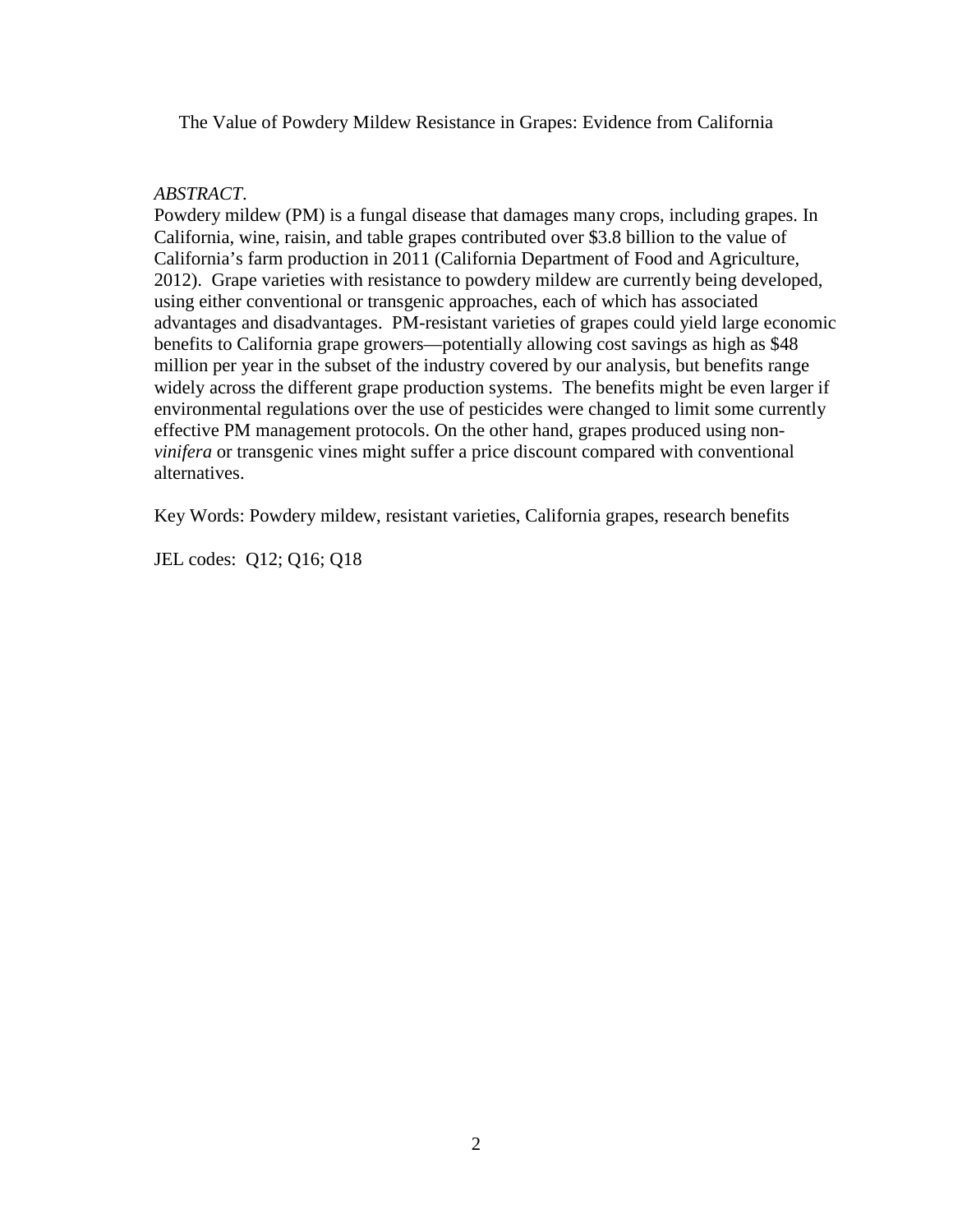#### **1. Introduction**

Powdery mildew (PM) is a fungal disease that damages a wide range of crops. Many different species of powdery mildew fungi have been catalogued, but each species attacks only certain plants. In most cases, powdery mildew does not require moist conditions to become established, and consequently it is more prevalent than other leaf-infecting diseases during dry California summers [\(Davis et al., 2008\)](#page-25-0).

On most plants, powdery mildew appears as white, powdery spots on leaves, shoots, flowers, or fruit (Figure 1). These spots are the mycelium (fungal tissue) spores, which are the primary means of dispersal of the fungus. If untreated, the mycelium can spread over large areas of the leaves and stems and cause reduced yields and lower quality fruit [\(Davis et al., 2008\)](#page-25-0).

#### [Figure 1: *Grape powdery mildew*]

Grape powdery mildew, *Erisiphe necator*, can survive the winter in California in buds or as spore structures. When temperatures become warmer and moisture is adequate, the spore structures burst and fungi can spread to neighboring plants. A range of fungicides can help vineyard managers keep the disease in check in most years, but these are costly and may have negative environmental and human health effects [\(Gubler](#page-26-0)  [et al., 2008;](#page-26-0) [Lee et al., 2006\)](#page-26-1).

PM-resistant varieties are available for many affected crops, such as melons, squash, and peas [\(Davis et al., 2008\)](#page-25-0). Work is now underway to develop PM-resistant grape varieties (e.g., the VitisGen project: [http://www.vitisgen.org/\)](http://www.vitisgen.org/). In this paper, we estimate differences in costs of production between conventional and PM-resistant varieties of table, raisin, and wine grapes. We use the differences in costs for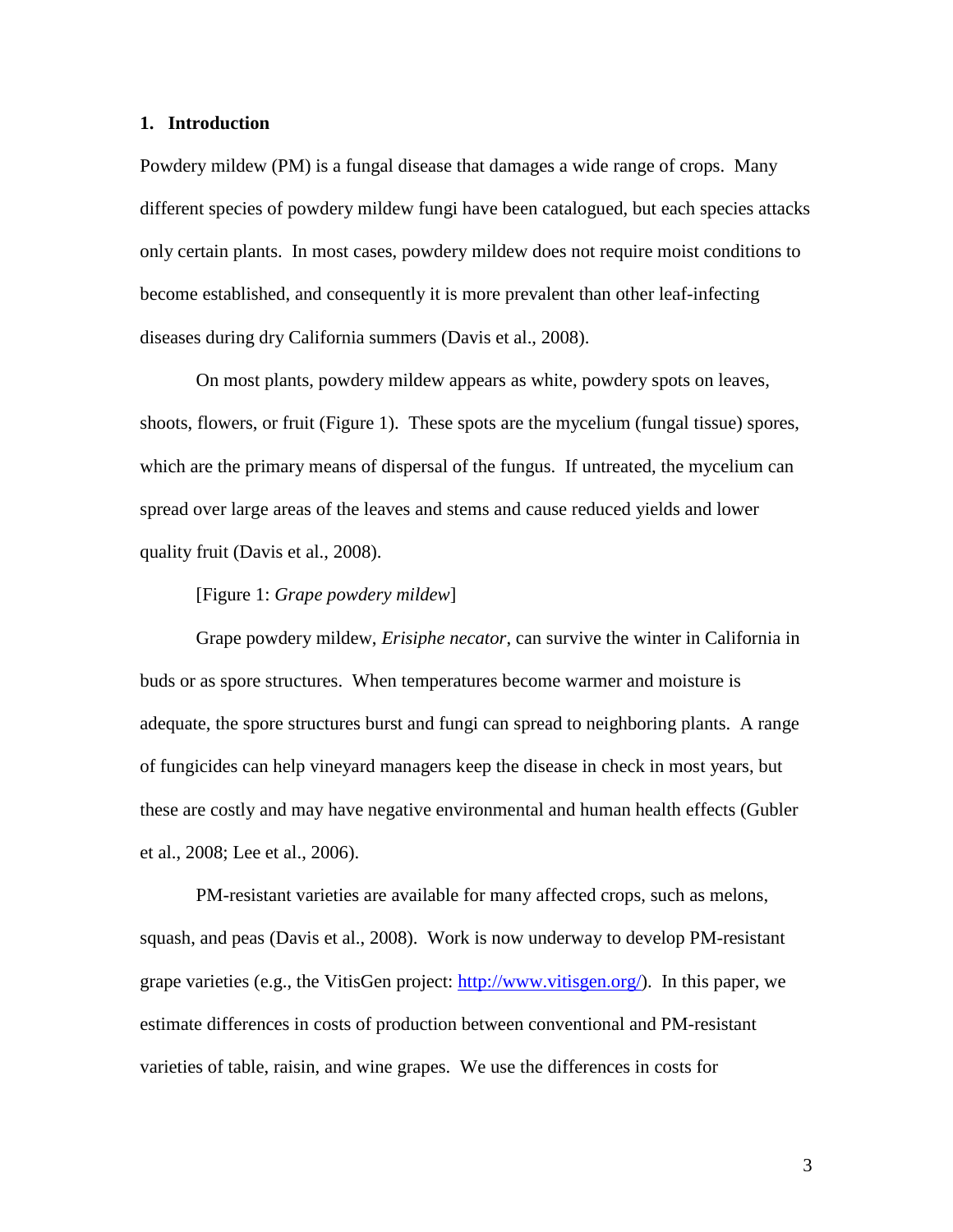hypothetical "representative" individual vineyards to estimate the potential benefits from PM resistance in grapes over several regions of California. We find that potential benefits are large but depend critically on the lag until the resistant varieties become available as well as the subsequent rate of adoption by growers.

## **2. Background: Grape Production in California**

Grapes produced in California fall into three main categories: wine grapes, table grapes, and raisin grapes. These three categories make up an industry that contributed over \$3.8 billion to the value of California's farm production in 2011, and much more in terms of total value (California Department of Food and Agriculture (CDFA), 2012). The three categories of grapes have important similarities—they all use varieties of *Vitis vinifera*, and some of the same varieties, such as Thompson Seedless, are used in all three production systems. However, the production systems differ significantly in ways that imply differences in the potential benefits from powdery mildew resistance.

## *2.1 Table Grapes*

The vast majority of California table grapes are grown in the southern San Joaquin Valley, defined as crush districts 12, 13, and 14. Many varieties are grown for table grape production—over 70 in California alone [\(California Table Grape](#page-25-1)  [Commission, 2013\)](#page-25-1), but Red Globe, Crimson Seedless, and Flame Seedless dominate, making up a combined total of 53 percent of the total table grape acreage in 2012 (CDFA/National Agricultural Statistical Service (NASS), 2013).

Labor costs are large and important in table grape production—over half of the total operating costs per acre—in particular because table grape vineyards are hand-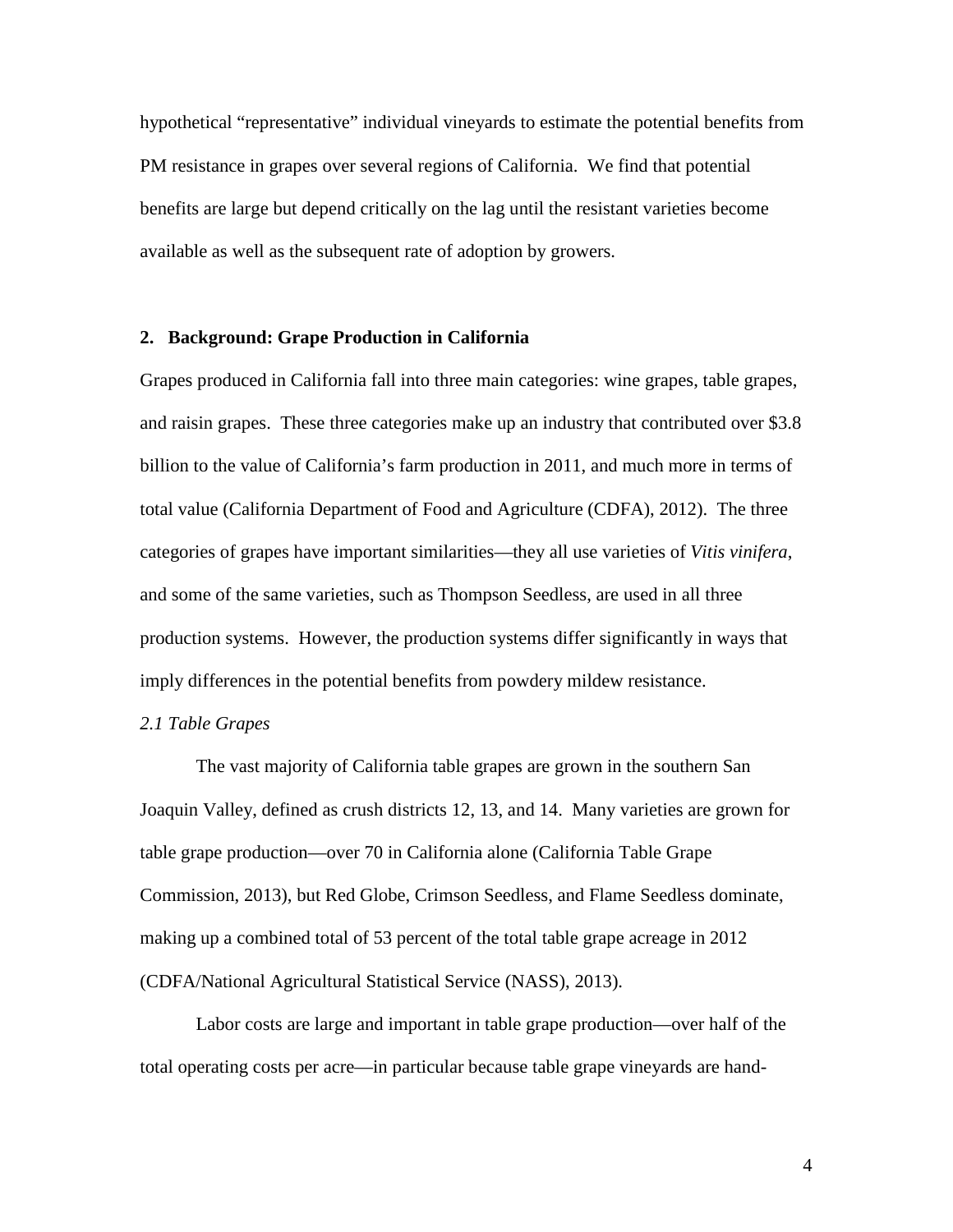picked three to four times during the harvest season. In the case of Crimson Seedless in 2007, harvesting costs of \$9,400 per acre (or 62% of annual operating costs) included \$4,621 per acre in labor costs alone, and over \$2,000 per acre in packing materials. Pruning vines and removing leaves to expose fruit to sunlight imposes labor costs of over \$2,000 per acre each year [\(University of California Cooperative Extension, 2007\)](#page-27-0).

Over the ten years 2002–2011, annual average real prices (in 2013 dollars) of table grapes ranged from \$406 per ton in 2008 up to \$810 per ton in 2011 (United States Department of Food and Agriculture (USDA), 2003–20[1](#page-4-0)2).<sup>1</sup>

Production of table grape varieties climbed slowly, from 739,000 tons in 2002 to 1,031,000 tons in 2011. Notably, these annual averages of production and prices of table grape varieties include between 20,000 and 55,000 tons that are dried for raisins (USDA, 2003–2012). Figure 2 shows annual average quantities and deflated prices of table grapes for 2002–2011.

[Figure 2: *Annual Production and Average Deflated Prices of California Grapes*] *2.2 Raisin Grapes*

Like table grapes, the vast majority of raisin grapes are grown in the San Joaquin Valley, where they are sun dried. Raisin production was once very labor intensive; now much of the harvesting and pruning can be done mechanically. Continuous tray dried production systems for raisins, in which grapes are mechanically harvested and dried on a continuous paper tray between rows, represent the greatest share of raisin production acreage—approximately 45% to 50%.<sup>[2](#page-4-1)</sup> Labor costs for continuous tray dried raisins

<span id="page-4-0"></span>Nominal prices were deflated using the GDP deflator (2013; [http://www.bea.gov/iTable/index\\_nipa.cfm\)](http://www.bea.gov/iTable/index_nipa.cfm).

<span id="page-4-1"></span> $2$  Relative percentages of the different raisin grape production systems were given to us by Associate Viticulture Specialist in Cooperative Extension, Matthew Fidelibus.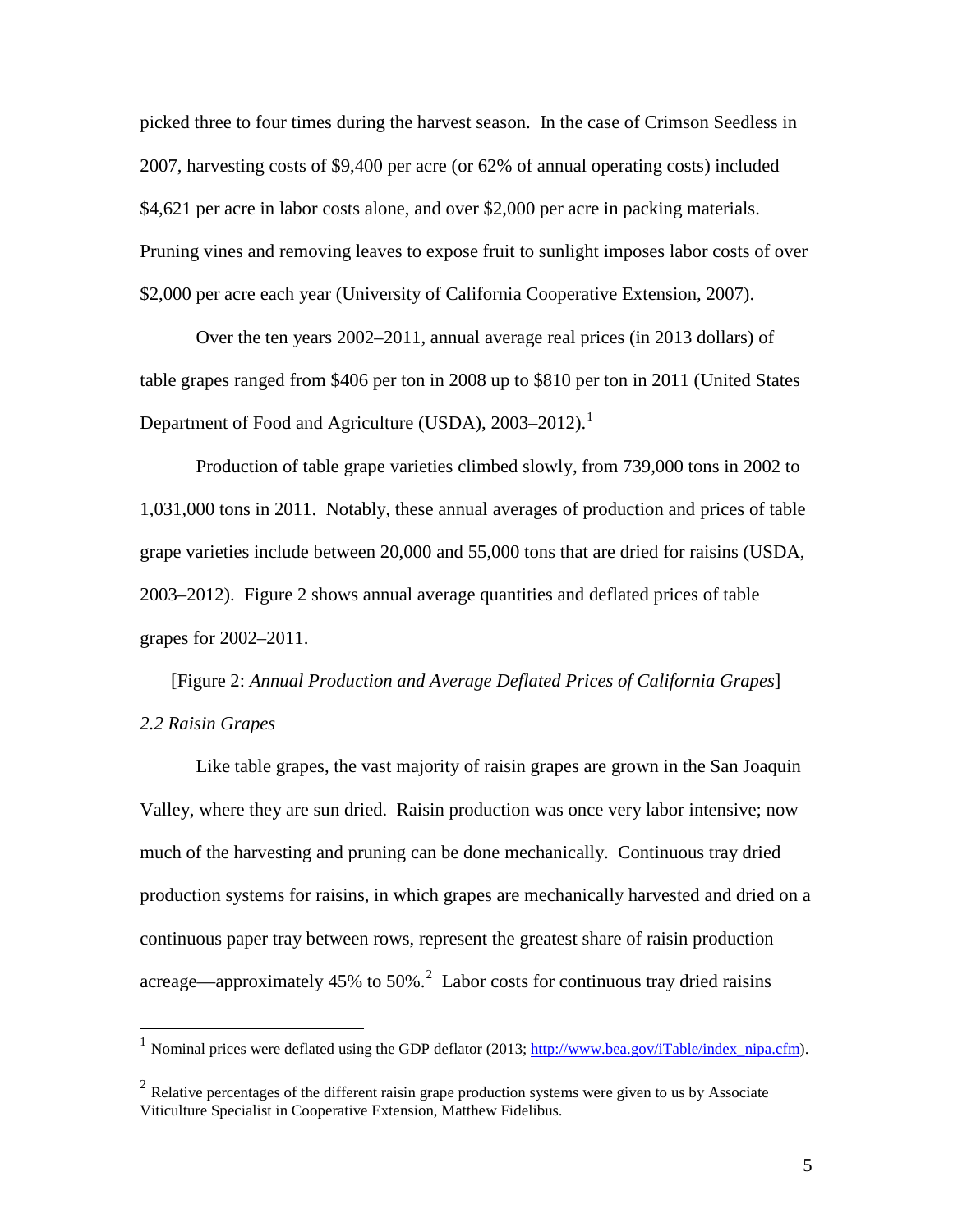account for 27% of annual operating costs; and materials costs account for a similar share of costs [\(University of California Cooperative Extension, 2006\)](#page-27-1).

Traditional tray dried raisin production, in which bunches of ripe grapes are handcut and placed to dry in the sun on rows of individual paper trays, makes up between 30% and 40% of acreage and production of raisin grapes. This system is becoming less common because of the large requirement for short-term labor, which can be difficult to find. Labor accounts for 35% of the total operating costs for this system.

Dried-on-the-vine (DOV) raisin production systems allow machines to harvest already dried raisins, minimizing losses from rain damage [\(Boriss et al., 2013\)](#page-25-2). Between 10% and 15% of grape acreage is DOV. However, DOV systems can produce much higher yields per acre, so the percentage of the acreage they make up is considerably less than their share of production, which is between 25% and 30% of total raisin volume. DOV systems use two types of trellis—overhead trellis and open-gable trellis. Overhead trellis produces higher yield per acre, on average—these systems can produce six tons of dried raisins per acre, while open-gable produces three to four tons per acre, but they also have somewhat higher costs of establishment and production (University of California Cooperative Extension, 2000–2011). Labor costs for these systems are also large, making up between 55% (open-gable trellis) and 67% (overhead trellis) of total operating costs.

In all, 2.2 million tons of raisin grapes were produced in 2011. Of those, 1.6 million tons were dried to become approximately 360,000 tons of raisins. (The remaining 600,000 tons of raisin grapes were sold fresh.) Raisin prices have varied substantially over the past ten years. In 2011, the volume-weighted average real price (in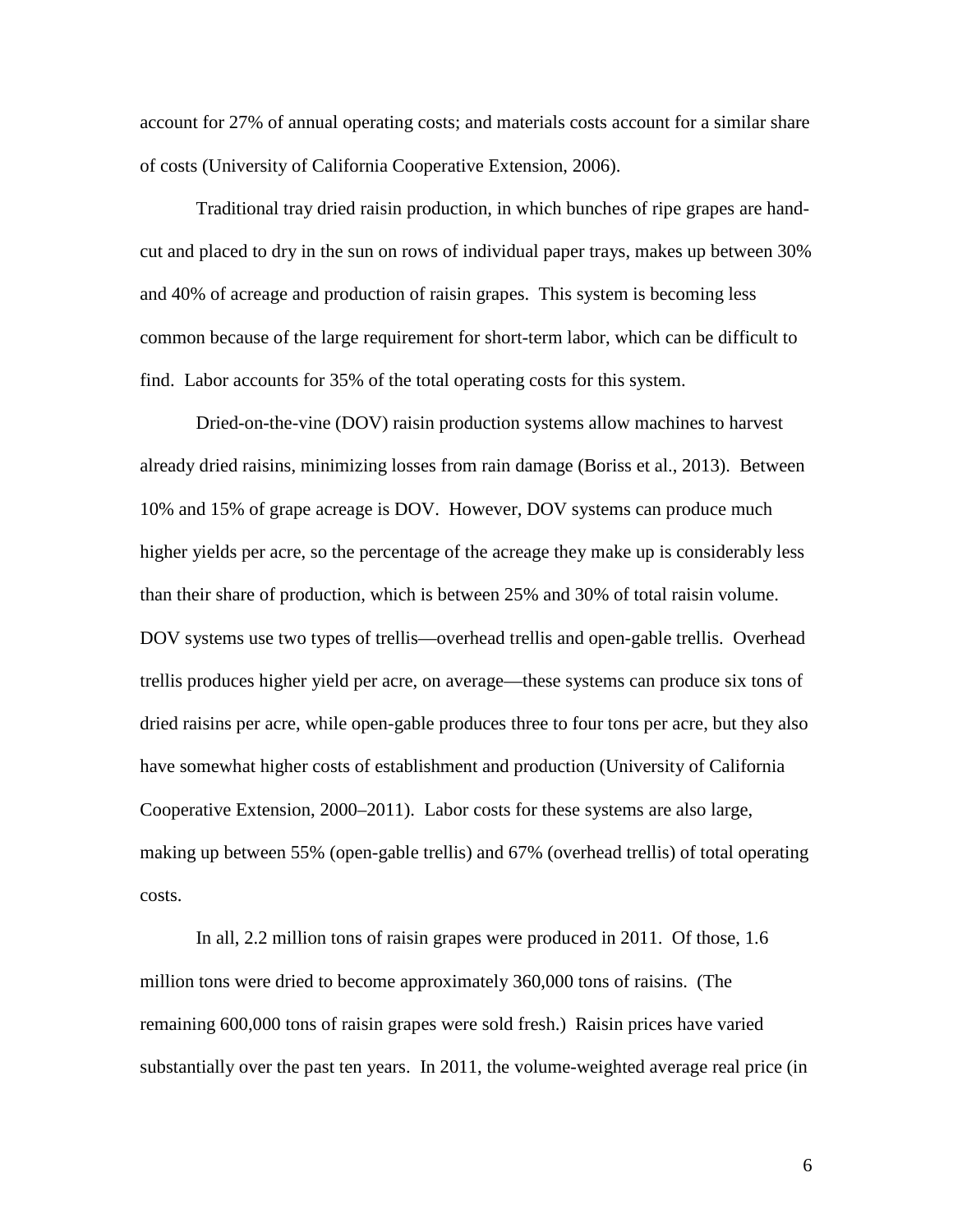2013 dollars) for dried raisins was \$1,776 per ton, over 3.5 times the real price of \$497 in 2002. Real prices for undried raisin grapes as a whole, including those sold fresh, ranged from \$196 per ton in 2002 to \$405 per ton in 2011 (USDA, 2003–2012). Figure 2 shows annual raisin grape prices (in 2013 dollars) and quantity produced over time—all expressed in fresh equivalents.

#### *2.3 Wine Grapes*

Wine grapes are the most important type of grape in California in terms of area, quantity, and value of production. Annual production has varied more for wine grapes across California than for the other grape categories over the past ten years, ranging from 2.8 million tons in 2004 up to 3.7 million tons in 2009. Average annual prices have been fairly stable in nominal terms, declining slightly in real terms; crush prices for wine grapes averaged \$606 per ton in both 2002 and 2009, and reached a high of \$704 in 2006 (CDFA/NASS, 2003–2012). Figure 2 shows wine grape production and prices over time.

Wine grapes are produced throughout the state across diverse agroecologies, using a range of production systems, and many varieties.<sup>[3](#page-6-0)</sup> Prices and yield of wine grapes vary widely across the state. In Napa County, on average vineyards produced about 3.3 tons per bearing acre of wine grapes per year earning an average crush price of \$3,145 per ton over the ten years, 2002–2011. On the other hand, in the San Joaquin Valley average yield is much higher and average prices are much lower—11.3 tons per acre of wine grapes per year and \$260 per ton, respectively, over the ten years, 2002– 2011. In the Central Coast—Monterey and San Luis Obispo Counties (wine grape crush districts 7 and 8), the average price and yield fall between those extremes. The average

<span id="page-6-0"></span><sup>&</sup>lt;sup>3</sup> California has 17 wine grape crush districts, within which prices and production styles are considered to be similar. A map and descriptions can be found at:

http://www.nass.usda.gov/Statistics\_by\_State/California/Publications/Grape\_Crush/Final/index.asp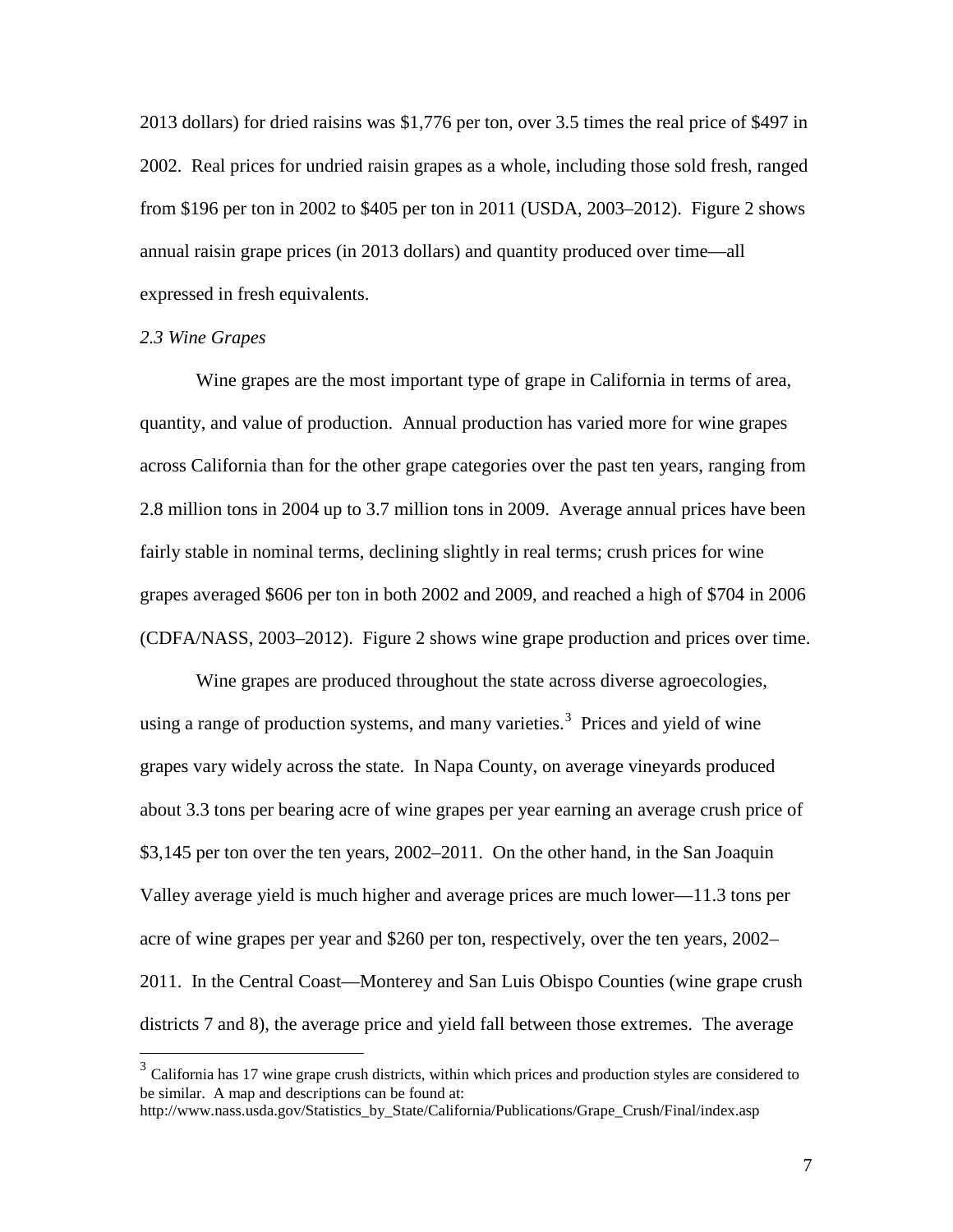yield for the Central Coast was 5.4 tons per acre per year during the ten-year time period and the average price was \$1,104 per ton (CDFA/NASS, 2003–2012). (We calculated the annual average yield as the sum of annual quantities produced during that time period, divided by the sum of the annual bearing acreage, and calculated average nominal price as a quantity-weighted average of nominal prices.)

#### 2.4 *Powdery Mildew Resistant Varieties*

Work is currently underway to develop varieties of table, raisin, and wine grapes with resistance to powdery mildew, along with other beneficial characteristics in some cases. These resistance characteristics can be introduced using either conventional or transgenic approaches, each of which has associated advantages and disadvantages.<sup>[4](#page-7-0)</sup>

Conventional breeding work toward PM resistance is especially promising for raisin grapes. Powdery mildew resistance and "natural" DOV traits—in which grapes dry on the vine on their own, without the need for growers to cut the canes—are being introduced in concert using conventional breeding techniques.

Marketing issues raise some complications when introducing resistance for wine grapes, whether by conventional methods or using transgenic technology. Conventional breeding entails crossing *Vitis vinifera* varieties, all of which have some susceptibility to PM, with non-*vinifera* grapes, and then back-crossing to obtain a vine with the highest content of *vinifera* possible. However, even at nearly 100% *vinifera*, the wines made with these hybrid grapes cannot be labeled with the *vinifera* varietal name. For example, if Chardonnay is bred for PM resistance, even if the wine made with those grapes has characteristics identical to that made with Chardonnay, it cannot be labeled as such.

<span id="page-7-0"></span><sup>&</sup>lt;sup>4</sup> Details on conventional breeding of PM-resistant grapes used in this section were elicited from discussion with grape researchers M. Andrew Walker, at the University of California, Davis, and David Ramming, at the United States Department of Food and Agriculture Agricultural Research Service.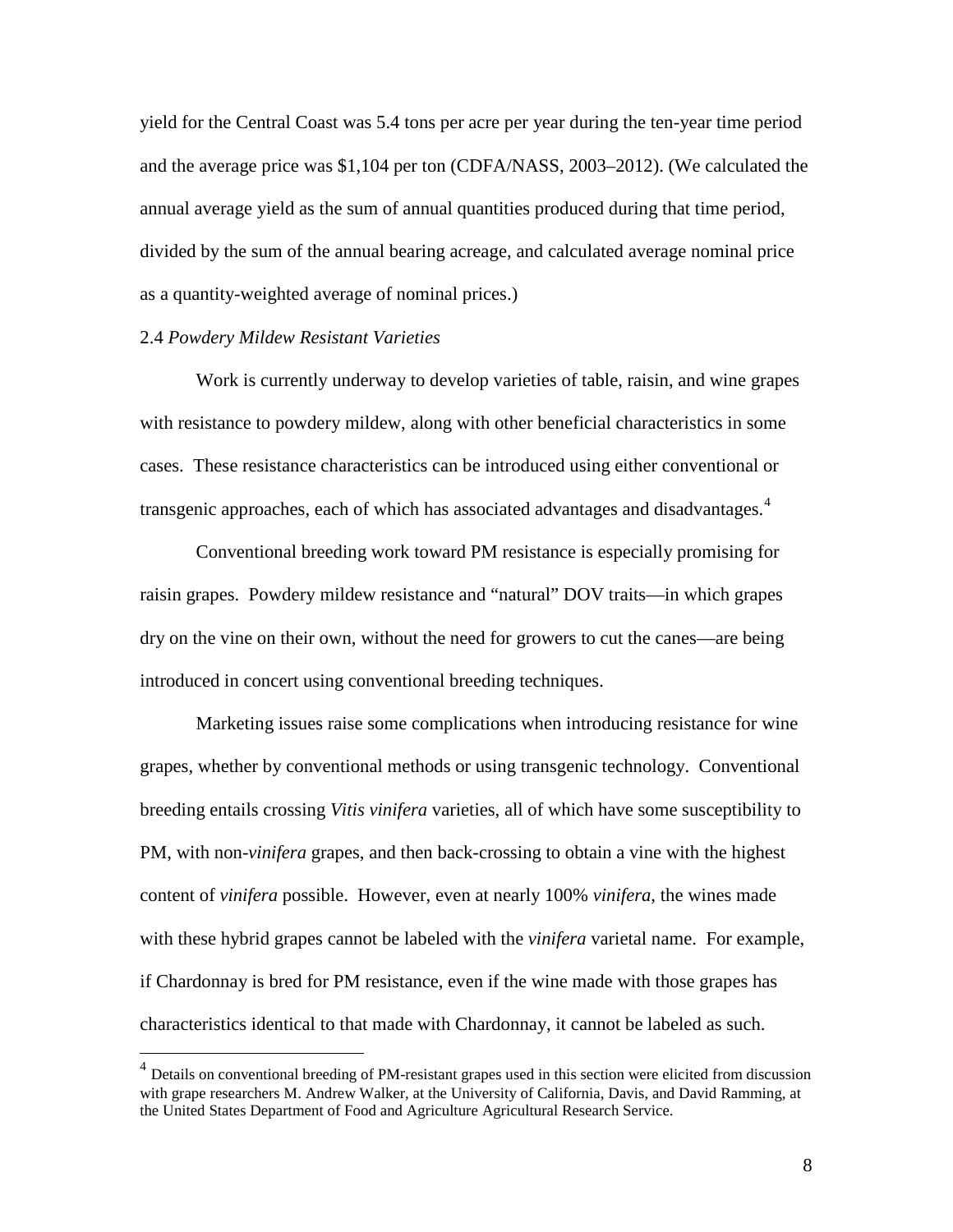We interviewed various growers, extension agents, and academics to elicit views on how prices of grapes might be affected by adoption of PM-resistant varieties and the associated changes in varietal names. The story is mixed. Wines made with non-*vinifera*  or hybrid grapes historically have not done well in tastings or in the market and much is unknown about how prices of wines produced with PM-resistant grapes would compare to those of their traditional counterparts. The PM-resistant vines would have a much higher percentage of *vinifera* than hybrids have had historically. While wines produced using these varieties would have to be labeled either without varietal names, or "Chardonnay-like" or something similar, which could pose a marketing challenge, they would also require much less pesticide application, and buyers might be willing to pay a premium for that aspect. These wines could also be blended with wine made from a 100% *vinifera* varietal; so long as the *vinifera* varietal accounts for 75% or more of the blend, the label can bear the name of the *vinifera* varietal [\(United States Department of](#page-26-2)  [the Treasury Alcohol and Tobacco Tax and Trade Bureau, 2008\)](#page-26-2).

On the other hand, wines made using grapes from transgenic PM-resistant plants, potentially could potentially be labeled with the traditional *vinifera* varietal name, but could face significant market resistance because of popular views on genetically modified foods, and would need to go through a substantial regulatory process. (To date GM versions of *vinifera* varieties have not been through the regulatory approval process, so it remains to be seen if they could retain the varietal name.) In the table grape and raisin markets, varietal labeling is not as important, but the potential for market acceptance of transgenic varieties remains uncertain.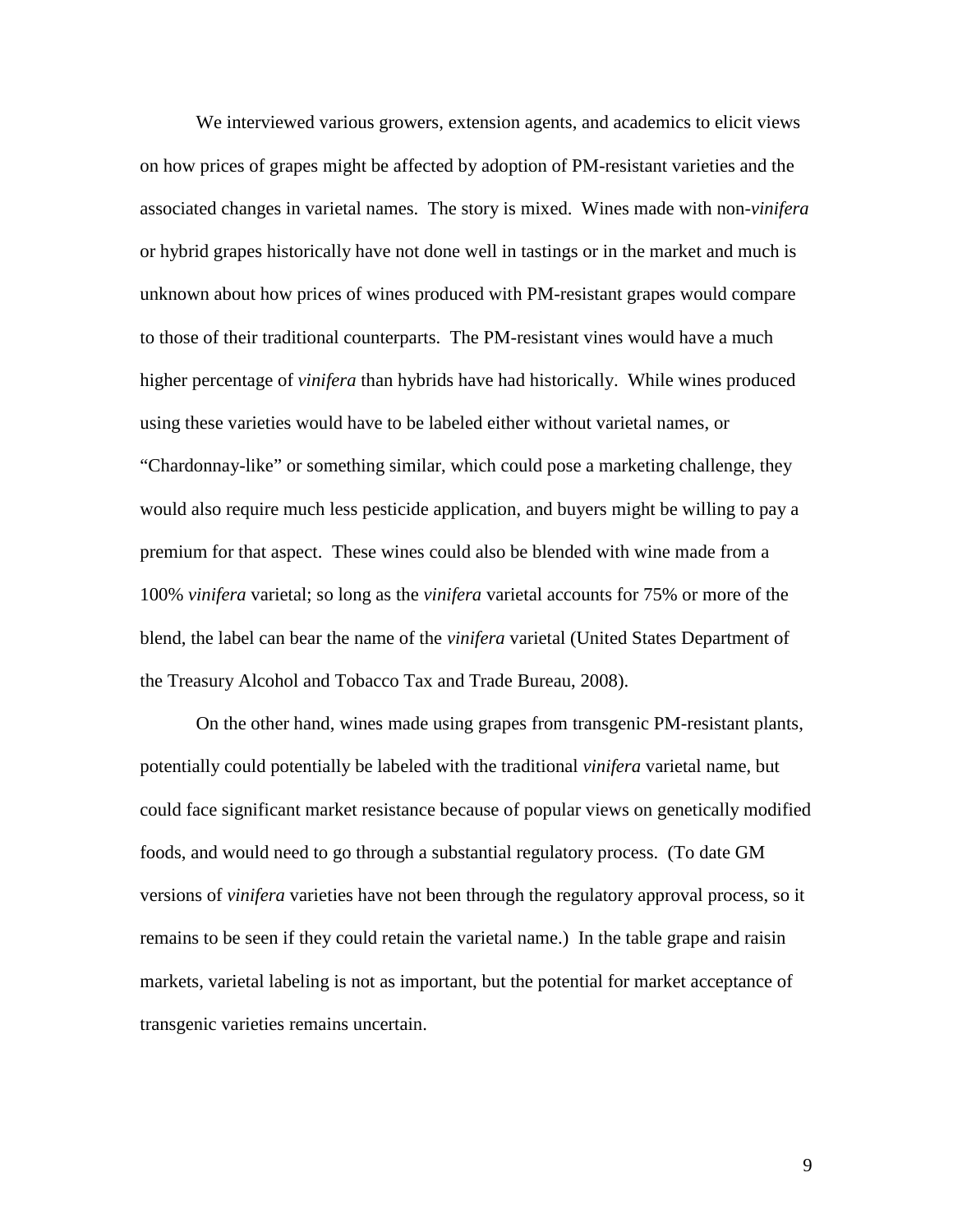## **3. Methods: Measures of Benefits**

The introduction and adoption of PM-resistant grapevines will reduce the use of chemical treatments to mitigate PM impacts. We use vineyard-level budget models to assess the savings in variable costs that would be achieved if PM-resistant vines were available and adopted in specific production systems for each of the three different types of grapes (table, raisin, and wine). Then we extrapolate up to the scale of the entire industry under different assumptions about adoption rates.

#### *3.1 Budget Models*

In most cases, powdery mildew is preventively controlled with a variety of fungicides—yields are not typically affected by the disease. However, the fungicides and the costs of applying them entail significant outlays for growers. In our sample budgets, the combined cost of fungicide materials and their application amounts to between 9% (for both continuous tray dried raisin grapes and crimson seedless table grapes) and 20% of cultural costs (for Central Coast Chardonnay wine grapes), and between 2% (for Crimson Seedless table grapes) and 8% (for Central Coast Chardonnay wine grapes) of the total costs of grape production (Table 1). The adoption of technology that substantially reduces or eliminates these costs would have important impacts on the equilibrium quantity and price of each of the various types of grapes.<sup>[5](#page-9-0)</sup>

#### [Table 1: *Powdery Mildew Costs*]

To examine these differences, we constructed budgets for hypothetical "representative" vineyards using University of California Cooperative Extension (UCCE) Cost Studies (2000–2011). In the UCCE Cost Studies, which represent specific

<span id="page-9-0"></span> <sup>5</sup> In the UCCE Cost Studies, cultural costs are defined as the costs of growing grapes. They are exclusive of harvest and overhead costs.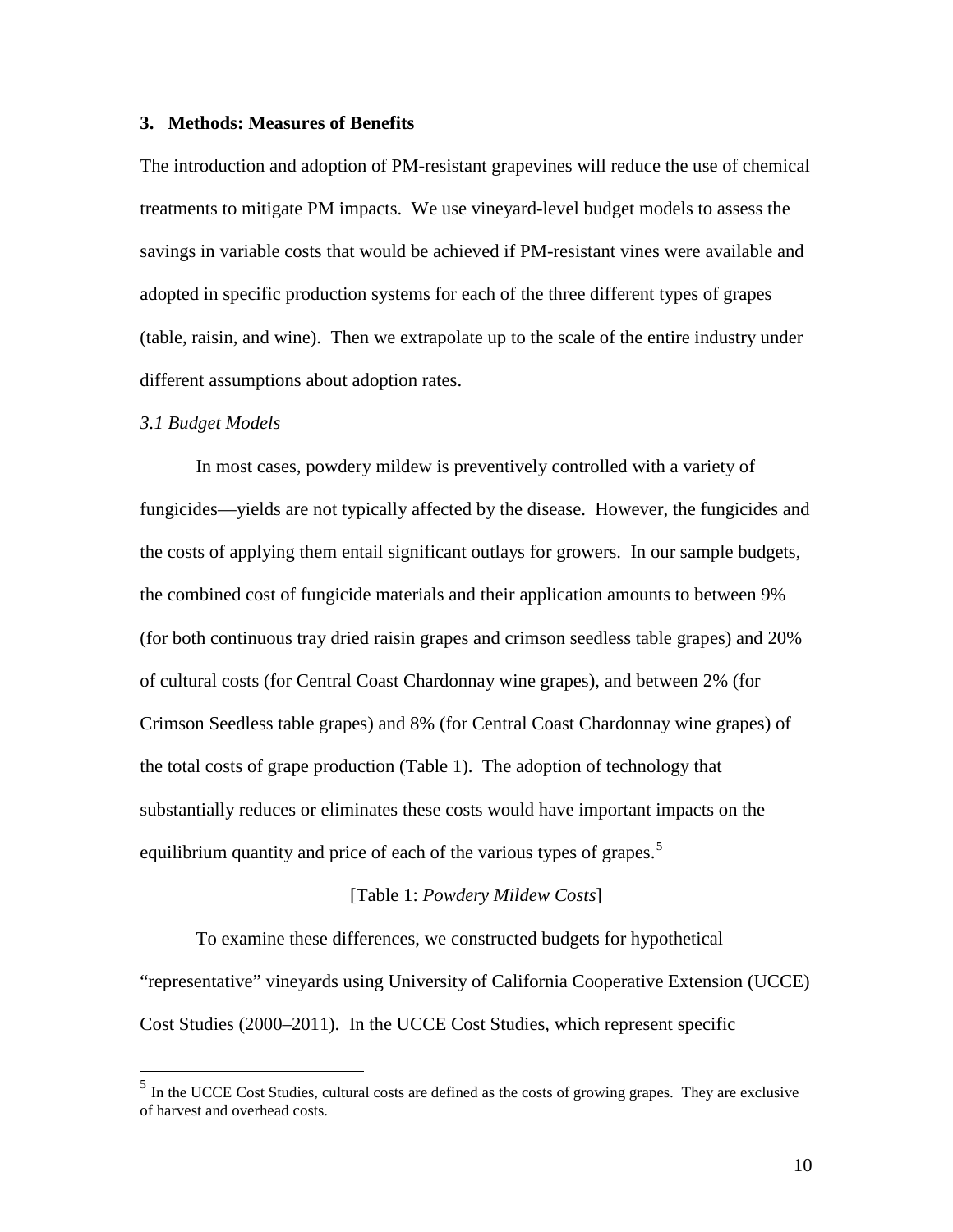hypothetical vineyards or a sample of specific farms, it is not clear which practices are standard across a given type of production system, and which are specific to a particular agroecology, or the preference of the grower. The same is true of our analysis, which draws on the UCCE Cost Studies. Importantly, we hold constant everything except the treatments for PM in our comparison of budgets with and without PM-resistant varieties, and the measured differences may be more nearly constant across a range of production systems that may differ from one another in many other attributes.

We used the most recent UCCE Cost Studies, but in some cases, such as DOV raisin grapes, the most recently available budget is fairly old—ten years for that particular type of grape. The most recent budgets we were able to use were for table grapes, which were published for four varieties in 2007. We inflated all costs to 2013 dollars, using the Index of Prices Paid by Farmers for the years for which it was available (until 2010) and using a simple average of the monthly Index of Prices Paid for Commodities and Services, Interest, Taxes, and Farm Wage Rates for the remaining years (USDA/NASS, 2009; USDA/NASS, 2010–2013).

**Table Grapes.** Of the available table grape varieties, we chose to profile Crimson Seedless grapes. Crimson Seedless is the most widely planted in terms of acreage (CDFA/NASS, 2013) and continues to be viewed favorably by growers, unlike several varieties, such as Thompson Seedless, that were once very popular but have now lost favor, most likely because of lower prices and high input costs (see UCCE Cost Studies, 2000–2011).

**Raisin Grapes.** The variety of production systems in use for raisin grapes raises some complexities worth addressing here. Because of a push toward DOV systems,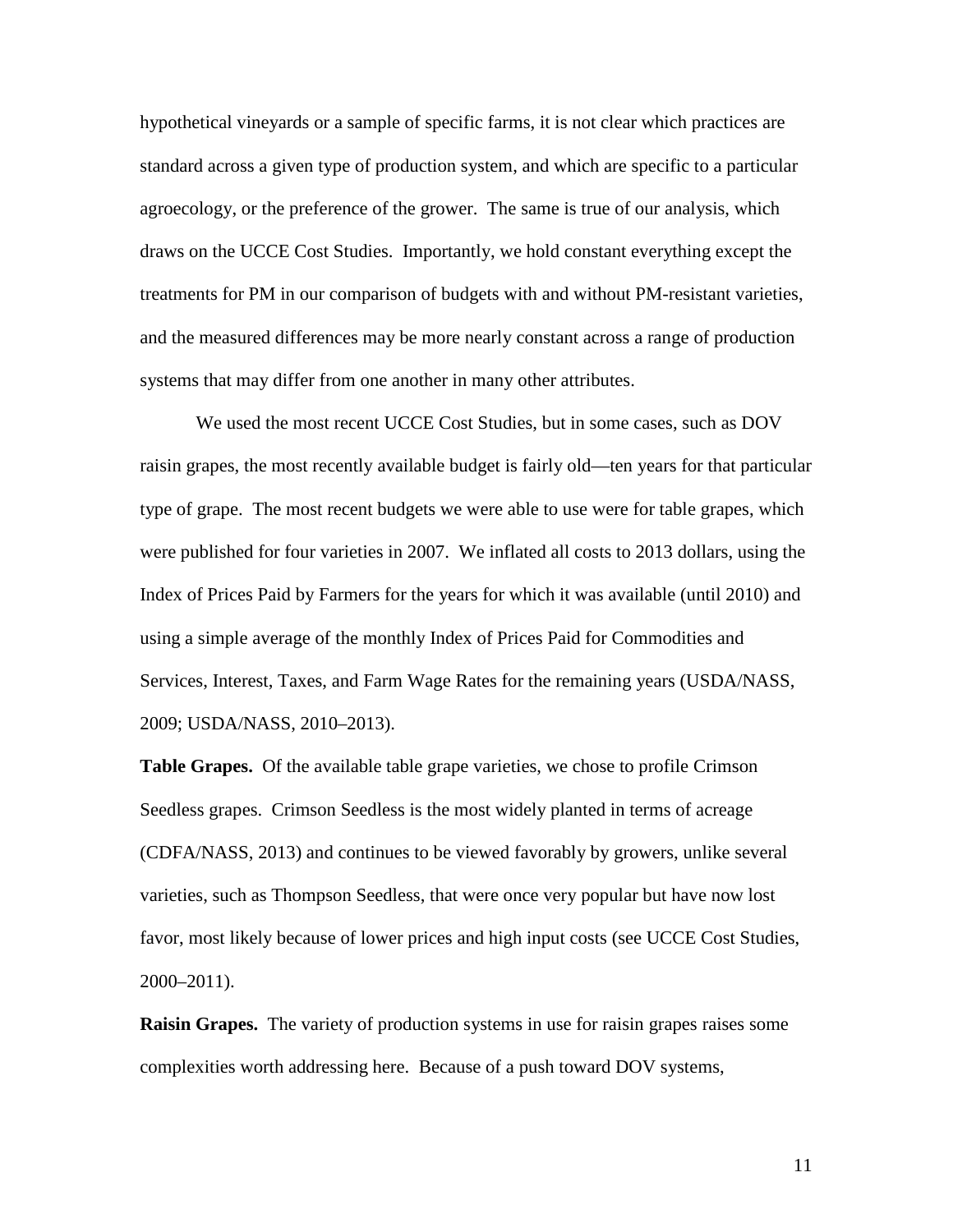particularly "natural" DOV, any new resistant varieties are likely to be grown on DOV systems rather than tray or continuous tray dried. We created budgets for all four of these systems—both types of tray dried and both types of DOV, but modeling the change from a conventional tray dried system to a PM-resistant natural DOV system was not feasible using the available production budgets. Consequently, we computed the benefit from PM resistance within a given production system, for four types of raisin production: overhead trellis DOV; open gable DOV; traditional tray dried; and continuous tray dried raisin production systems. We assume that all types of raisin production use the same PM protocol, based on advice we received from pest control advisors.

**Wine Grapes.** Because of the great diversity in wine grape growing practices and market characteristics, we opted to focus on the variety that is most affected by powdery mildew, Chardonnay, which is the most economically important white wine variety. We also opted to focus on a single region, the Central Coast (crush districts 7 and 8) where PM pressures are most severe.

We discussed our budgets with experts on each type of grape production system in the regions of interest. This group included extension advisors, pest control advisors, academics, and other researchers. This budget validation process was necessitated by the age of the UCCE budgets and our specific interest in PM management costs, since in many cases the standard protocol has changed regarding which fungicides to use and how they should be rotated to avoid resistance.<sup>[6](#page-11-0)</sup>

<span id="page-11-0"></span><sup>&</sup>lt;sup>6</sup> Various University of California Cooperative Extension viticultural staff assisted us in compiling budgets for table, raisin, and wine grape production with and without PM-resistant varieties. These staff included Viticultural Specialist Matthew Fidelibus, and Viticultural Farm Advisors Mark Battany, Larry Bettiga, Monica Cooper, and Rhonda Smith. In constructing budgets for table grape production, we consulted additionally with Frank Gabler, Viticulture Research Director, and Ross Jones, Vice President of Viticulture Research and Technical Issues, both at the California Table Grape Commission. We received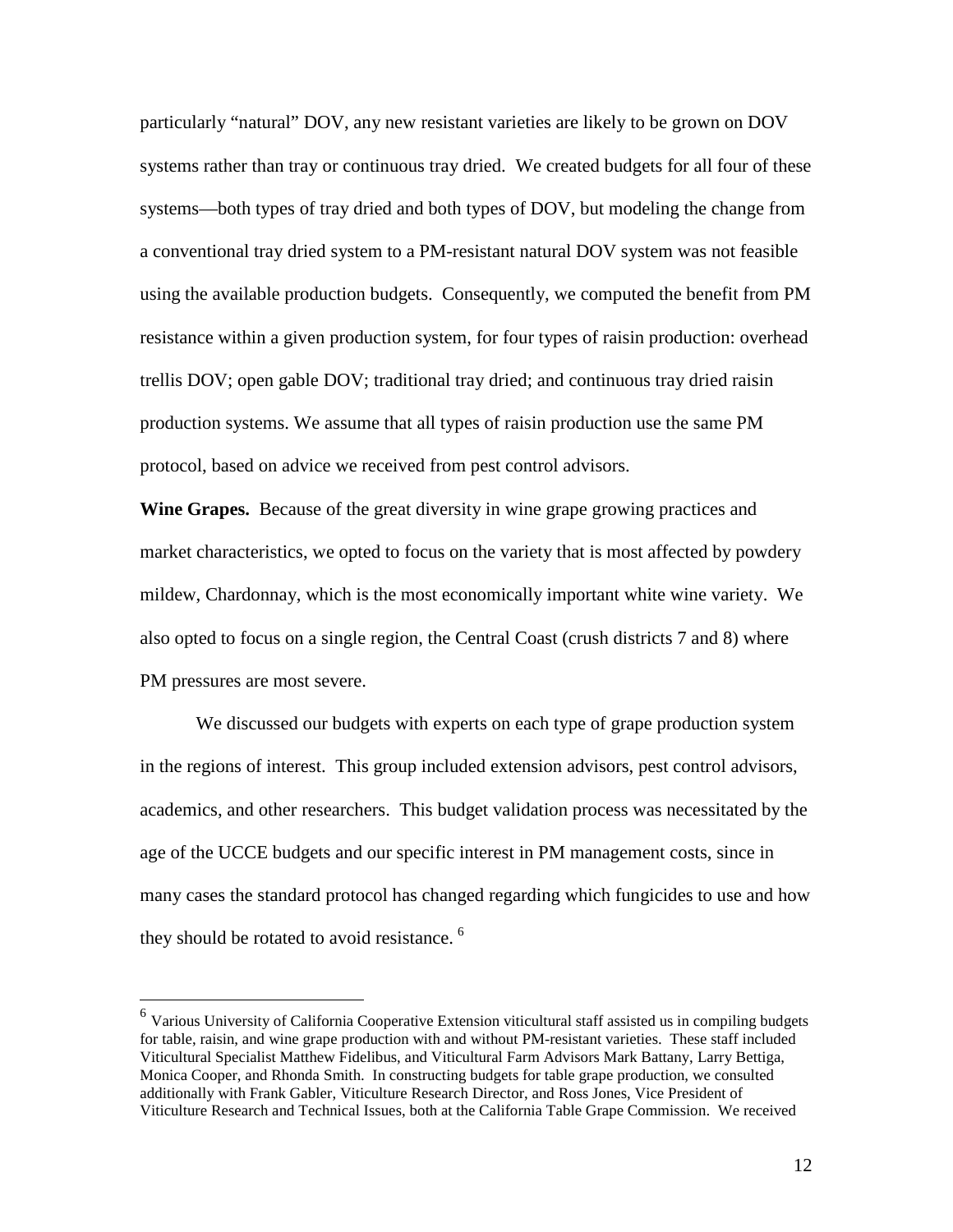## *3.2 Market Level Models*

We also wanted to examine regional effects, in addition to effects at the vineyard scale. Several points are pertinent here. Not all of the acreage in a given region would be converted immediately to mature PM-resistant vines, even if the technology were immediately available for adoption. Therefore, we allow for an adoption lag. Moreover, even if all the acreage were replaced immediately, growers typically do not begin to apply powdery mildew controls until the third year after planting, and vines would not become commercially bearing for approximately five years. Hence, meaningful savings would take some time to be felt, and would increase progressively over time.

We allow for (a) an R&D lag (*L*, an estimate of the number of years until PMresistant varieties become available for adoption), (b) an adoption lag (reflecting the fact that growers will be unlikely to remove healthy vines to replace them with PM-resistant vines but rather will wait until vines are due for replacement), which is represented as a linear 20-year process of increase to the maximum adoption rate, *a*, and (c) a three-year lag between planting and when powdery mildew treatments typically begin for nonresistant vines, according to the UCCE Cost Studies (UCCE, 2000–2011).

We estimate the total regional change in economic surplus  $(\Delta TS)$  for each production system over an infinite time horizon, once PM-resistant varieties become available, as the maximum proportion of acreage on which the new resistant varieties will be adopted (*a*), multiplied by the cost savings from 100% adoption ( $\Delta C$ ), scaled to

assistance in constructing raisin budgets from Mike Moriyama, Grower Relations Field Representative, and Rick Stark, Grower Relations Manager, both at Sun-Maid Raisins.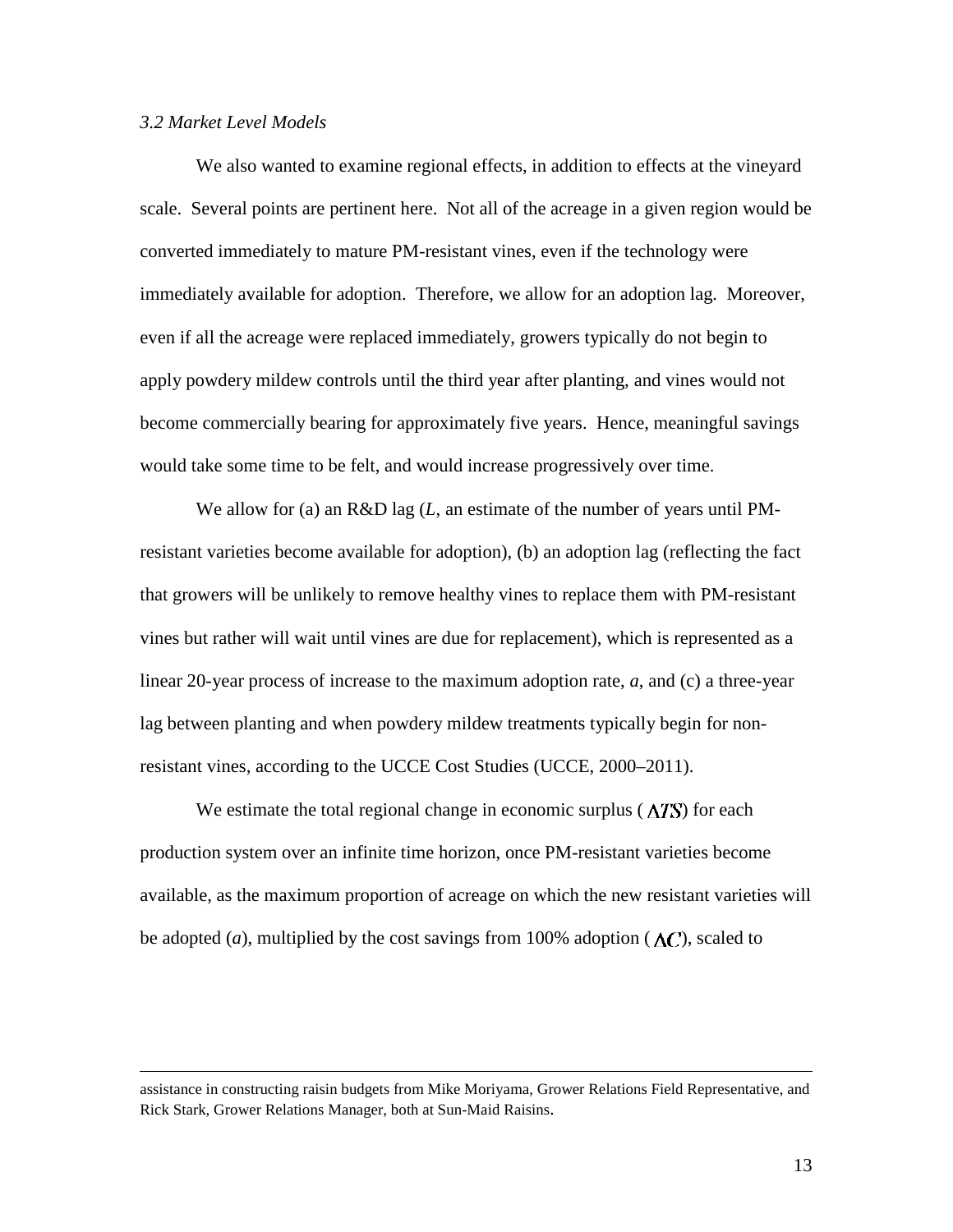reflect the 20-year adoption process, and discounted to the present, using a real discount rate,  $r$ , of 3% per annum:<sup>[7](#page-13-0)</sup>

(1) 
$$
\Delta TS = a\Delta C \left( \sum_{n=1}^{20} \frac{n}{20} \frac{1}{(1+r)^{L+3+n}} + \sum_{n=21}^{\infty} \frac{1}{(1+r)^{L+3+n}} \right), \text{or}
$$

(2) 
$$
\Delta TS = a\Delta C \left[ \sum_{n=1}^{20} \left( \frac{n}{20} \frac{1}{(1+r)^{L+3+n}} \right) + \left( \frac{1}{(1+r)^{21+L+3}} \right) \left( \frac{1}{r} \right) \right]
$$

## **4. Results and Discussion**

#### *4.1 Measures of Cost Savings from Resistant Varieties*

Table 1 shows the total PM-associated costs (fungicides and their application) for each of the grape production systems. Apportioning costs between treatments for PM and other activities is complicated because some fungicide treatments primarily used for PM also have other beneficial effects, and in some cases, treatments for multiple problems are applied jointly. Not all these costs would be saved, even if PM were effectively eliminated.

Table 2 shows the differences in labor, materials, and other costs between various wine grape production systems using conventional and resistant grapes. The difference in cost between the two systems does not simply equal the cost of PM treatments because ending sulfur treatments may result in an erineum mite infestation, so we assume a wettable sulfur treatment would be retained. Additionally, because some non-PM treatments are typically applied along with PM treatments, while the materials costs can

<span id="page-13-0"></span>*T* Equations (1) and (2) are equivalent because  $\lim_{x \to \infty} \sum_{m=0}^{x} \frac{1}{(1+r)^m} = \frac{1}{r}$ , and  $\sum_{n=21}^{\infty} \frac{1}{(1+r)^{L+3+n}}$  $\sum_{n=21}^{\infty} \frac{1}{(1+r)^{L+3+n}} = \left(\frac{1}{(1+r)^{21+L+3}}\right) \sum_{m=0}^{\infty} \frac{1}{(1+r)^m}$  $\sum_{m=0}^{\infty} \frac{1}{(1+r)^m}$ , so  $\sum_{n=21}^{\infty} \frac{1}{(1+r)^{L+3+n}}$  $\sum_{n=21}^{\infty} \frac{1}{(1+r)^{L+3+n}} = \left(\frac{1}{(1+r)^{21+L+3}}\right) \left(\frac{1}{r}\right)$  $\frac{1}{r}$ ).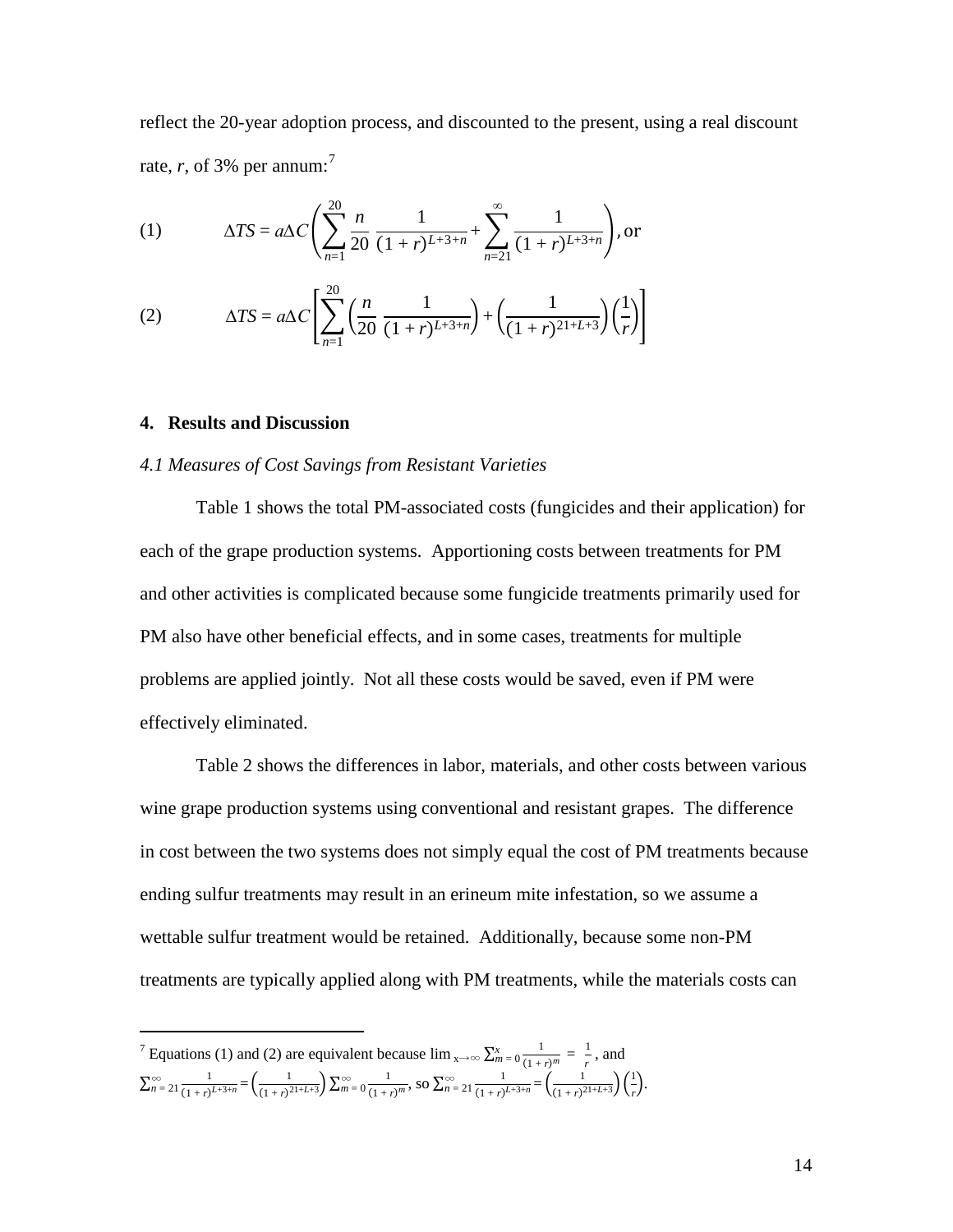be easily disaggregated, the labor and fuel, lube, and tractor repair costs must be attributed to the non-PM treatments in full for the resistant system.

## [Table 2: *Saving in Cultural Costs per Acre from PM-Resistant Vines*]

In every case, the resistant system has lower costs than the conventional system, although the difference in costs varies widely. Total annual cost savings range from \$177 per acre in the case of traditional tray-dried raisin production, up to \$287 per acre for Crimson Seedless table grapes. The annual cost savings for Central Coast Chardonnay are \$280 per acre. The percentage changes, however, are somewhat different since some studies report higher total cultural costs than others. The percentage savings in total costs range from 2% for Crimson Seedless table grapes, up to 6% for Central Coast Chardonnay wine grapes.

#### *4.1 Spillovers: Environmental Benefits*

Fuel, lube, and repair costs are a measure of tractor use. Since tractors emit carbon dioxide, fine particulate matter (PM 2.5), and a host of other pollutants, curbing their use has been a topic of increasing conversation in the San Joaquin Valley, where table and raisin grapes are grown, and where air quality has become an issue of concern in recent years [\(Bailey, 2012;](#page-25-3) [Ngo et al., 2010\)](#page-26-3). Table 2 shows differences in fuel, lube, and repair costs that range from \$16 per acre for traditional tray dried raisin grape production to \$51 per acre for Crimson Seedless table grapes. The implication is that PM-resistant varieties would allow some reduction in vineyard operations with an attendant decrease in ambient pollution.

The reduction in application of chemical fungicides may also yield benefits to the environment and human health. Various sources have speculated that sulfur, the most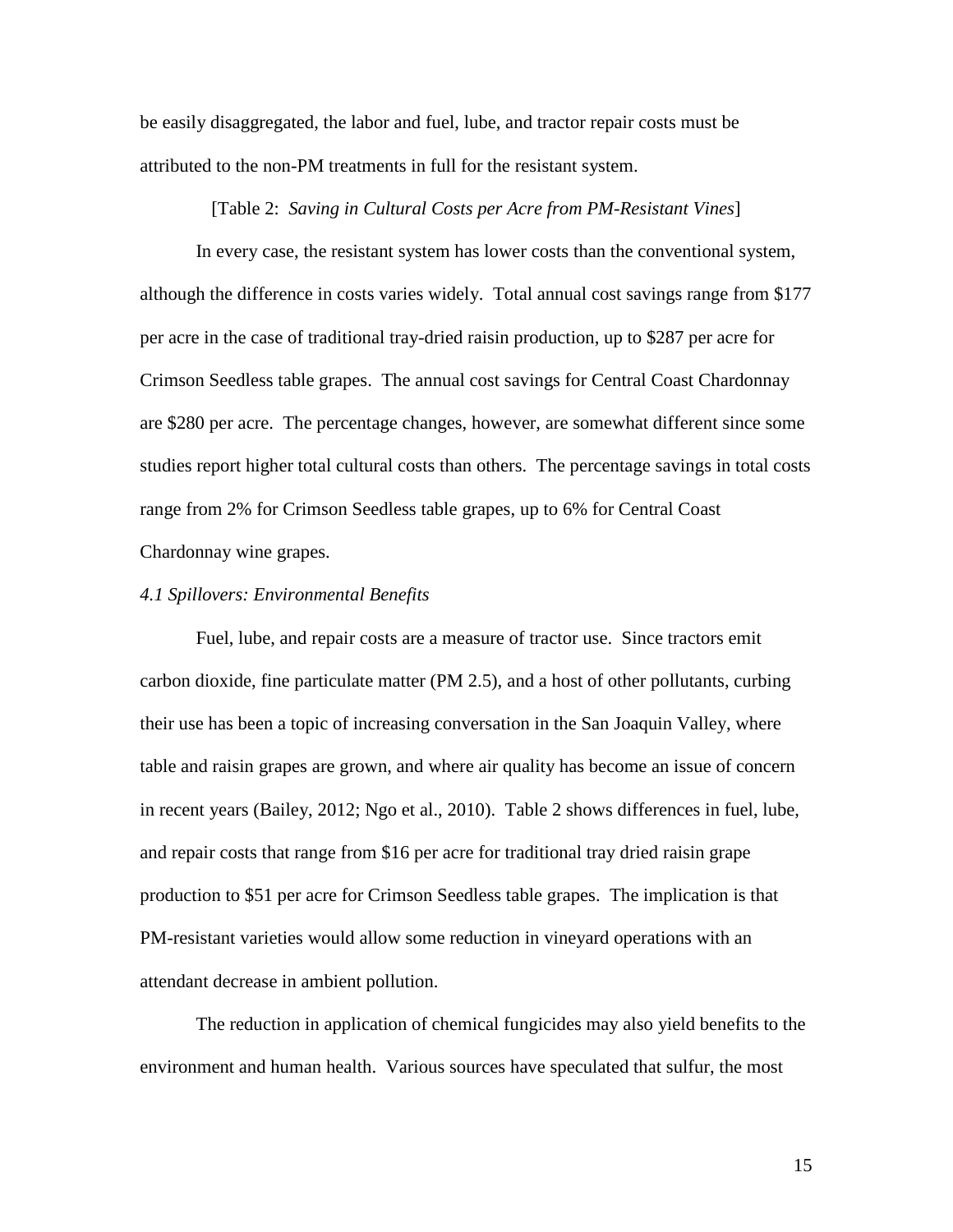heavily used agricultural chemical, causes respiratory illnesses and other adverse health effects (e.g. Clean County Coalition, 2011; McGourty, 2008). However, much is unknown about what kind of respiratory effects are induced and what type of exposure causes them [\(Lee et al., 2006\)](#page-26-1). In soil, sulfur is slowly converted by bacteria to sulfate, which generally does not cause harm [\(Cornell University Pesticide Managment](#page-25-4)  [Education Program/Extoxnet, 1995\)](#page-25-4). Other synthetic compounds used for PM treatment and prevention, such as sterol inhibitors and strobilurns have not been reported as having negative environmental or human health effects [\(Fischel, 2005\)](#page-26-4).

While the fungicides used for powdery mildew control are generally less toxic to both humans and the environment than other pesticides, because of the large volume and frequency of applications, powdery mildew controls cause the bulk of the environmental impact from grape production. The elimination of these environmental and human health costs is an element of the benefits from PM-resistant varieties. In a related paper [\(Sambucci et al., 2014\)](#page-26-5) we use two measures of pesticide risk to examine the environmental impact of powdery mildew management: the Environmental Impact Quotient (EIQ), which combines pesticide hazards to farm workers, consumers and the environment, and Pesticide Use Risk Evaluation (PURE), which is a California-specific index that quantifies the environmental risk to soil, surface water, ground water, air, and bees. We conclude that sulfur accounts for the largest share of environmental risk using both risk measures, and the benefits from eliminating PM-related fungicide applications would accrue primarily to workers (reduce potential health risks), and through reduced harm to bees and soil [\(Sambucci et al., 2014\)](#page-26-5).

*4.3 Market Level Analysis*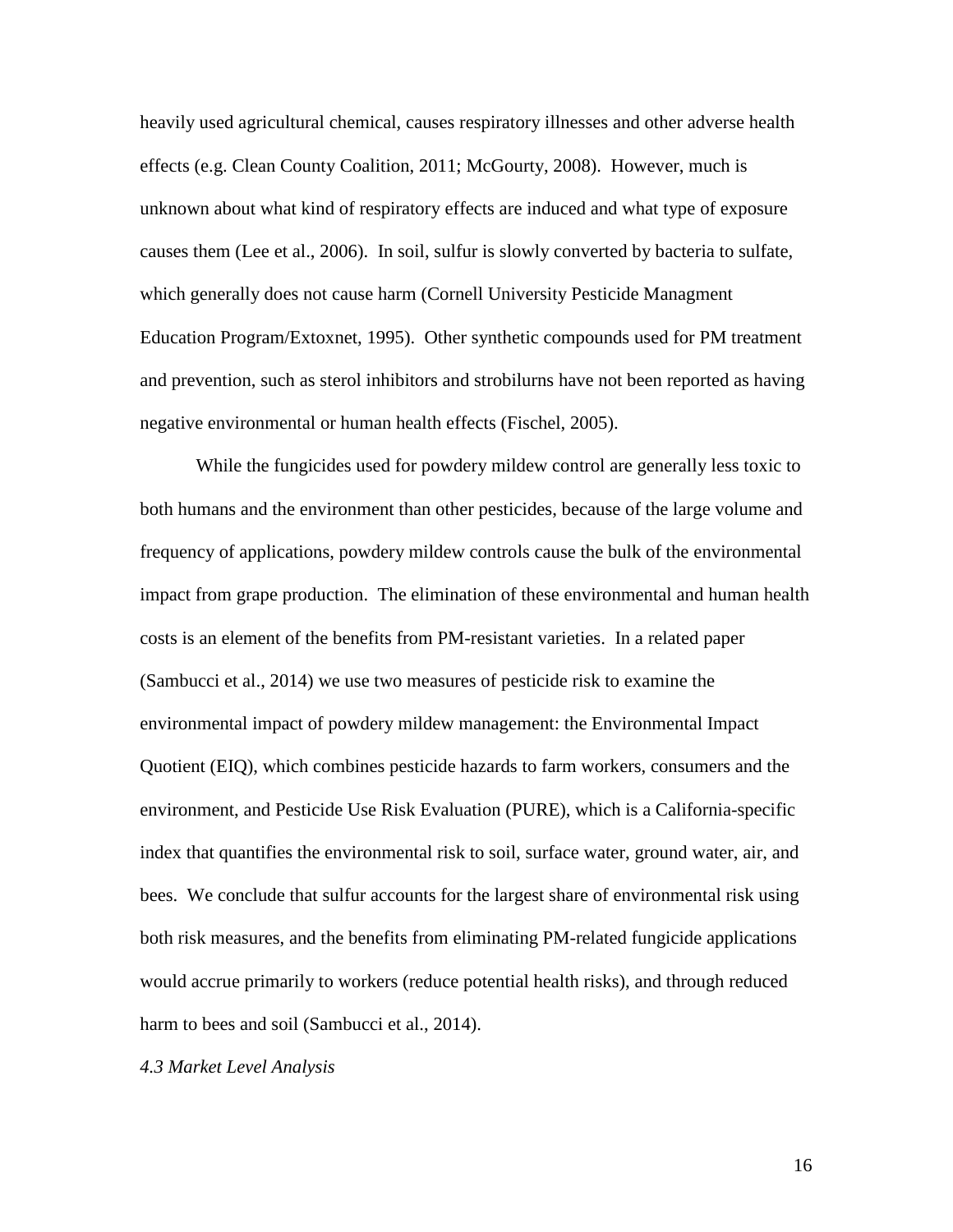The analysis conducted thus far has been at a very small scale—per acre effects for a "representative" vineyard. We now scale up the effect to represent the regions we have chosen to analyze: the Central Coast for Chardonnay wine grapes, and the San Joaquin Valley for Crimson Seedless table grapes and all types of raisin grapes. Table 3 presents regional acreage and the total cost saving, by production system, if all growers in the region were to adopt a new resistant variety immediately. The largest total potential impact is in raisin grapes, which would save \$36.4 million per year if all the acreage, 195,899 acres in the San Joaquin Valley (over 99% of state raisin acreage), were converted to PM-resistant production immediately. The corresponding annual cost saving for Central Coast Chardonnay is \$7.5 million (at 26,804 acres— roughly a third of the state total Chardonnay production). Annual cost saving for Crimson Seedless is \$3.7 million (a high per-acre cost reduction of \$287 per acre, per year, applied to a comparatively small total acreage of 12,950 acres, or about 16% of the state total table grape acreage).

#### [Table 3: *Potential Aggregate Benefits from Adoption of PM-Resistant Varieties*]

We present changes in total economic surplus (∆*TS*) in Table 4, calculated using methods described in section 2.3. We use alternative assumptions about the length of the lag until the resistant vines become available (the R&D lag, *L*) and the maximum adoption rate (*a*). Based on our conversations with researchers, adoption rates would likely be higher, at least initially, for table and raisin grapes than for wine grapes. Raisin grapes are likely to have the shortest lag; ten years is possible for that category, whereas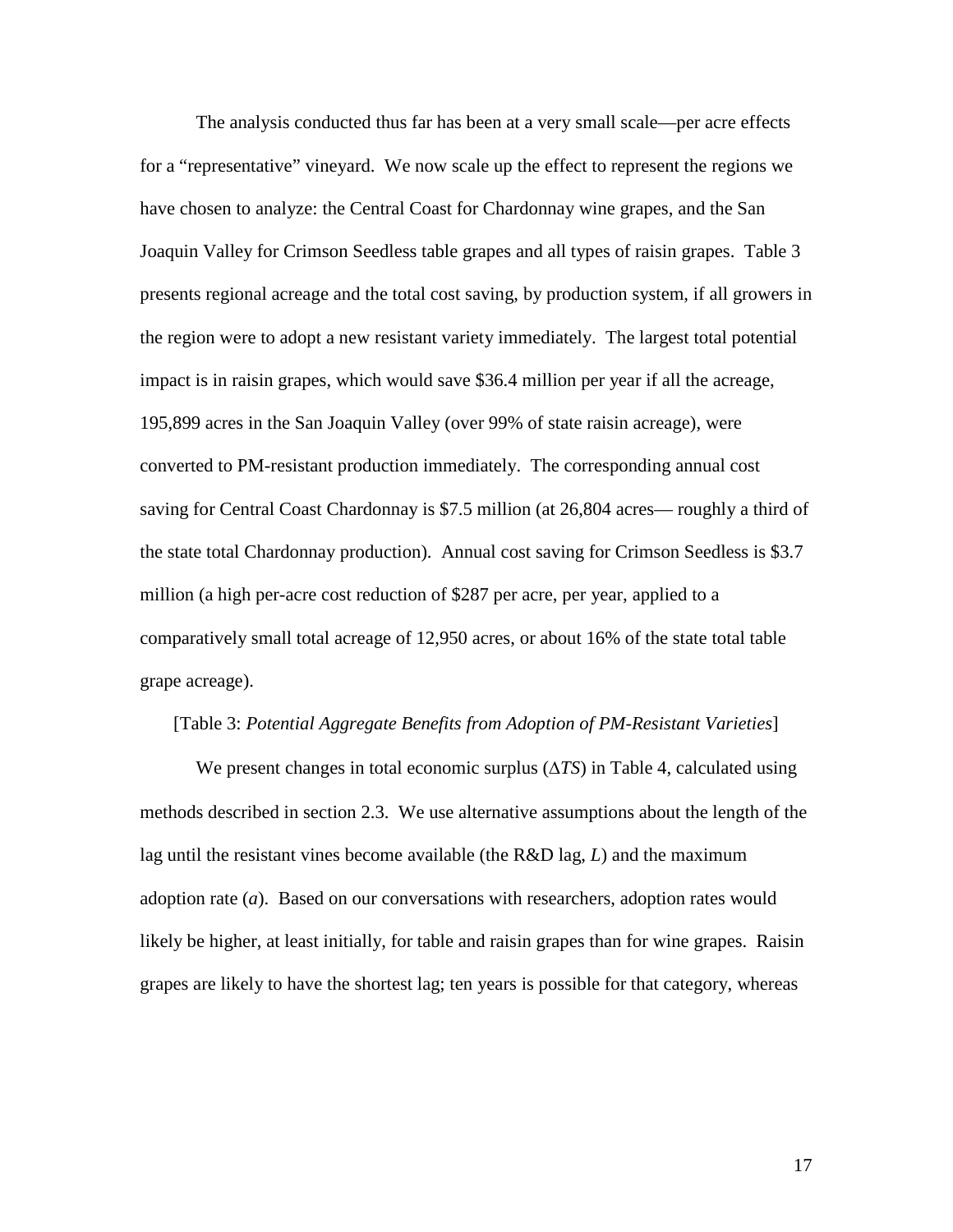resistant varieties of wine and table grapes could take significantly longer to be developed and become available to growers.<sup>[8](#page-17-0)</sup>

[Table 4: Total Present Value of Benefits from Adoption of PM-Resistant Varieties]

The range of estimated benefits is substantial. The present value of the benefit from PM-resistant vines for raisins ranges from as low as \$16 million if the resistant vines are available in 40 years and are adopted by 20% of growers, up to \$189 million if they become available in ten years and are adopted by 100% of growers. The total present value of the benefits from PM-resistant vines for Central Coast Chardonnay wine grapes range from \$3 million to \$39 million, and the benefits to Crimson Seedless table grapes range from \$2 to \$19 million.

#### **5. Conclusion**

PM-resistant varieties of grapes could yield large economic benefits to California grape growers—potentially allowing cost savings as high as \$48 million per year in the subset of the industry covered by our analysis. Our estimates of the cost savings attributable to PM-resistant varieties range widely across the different grape production systems, with the greatest potential in the raisin grape industry. But within a system in present value terms the benefits are quite sensitive both to the R&D lag until the resistant varieties become available for adoption and the ultimate maximum rate of adoption.

Our measures of the potential cost savings represent only part of the economic picture for two reasons. First, they count only part of the potential cost savings. Specifically, the measured cost savings refer only to private pecuniary costs borne by

<span id="page-17-0"></span><sup>&</sup>lt;sup>8</sup> We interviewed grape researchers M. Andrew Walker, at the University of California, Davis, and David Ramming, at the United States Department of Agriculture (USDA) Agricultural Research Service (ARS), regarding their research on PM-resistant wine, table, and raisin grape plants, and the expected time to availability of those plants.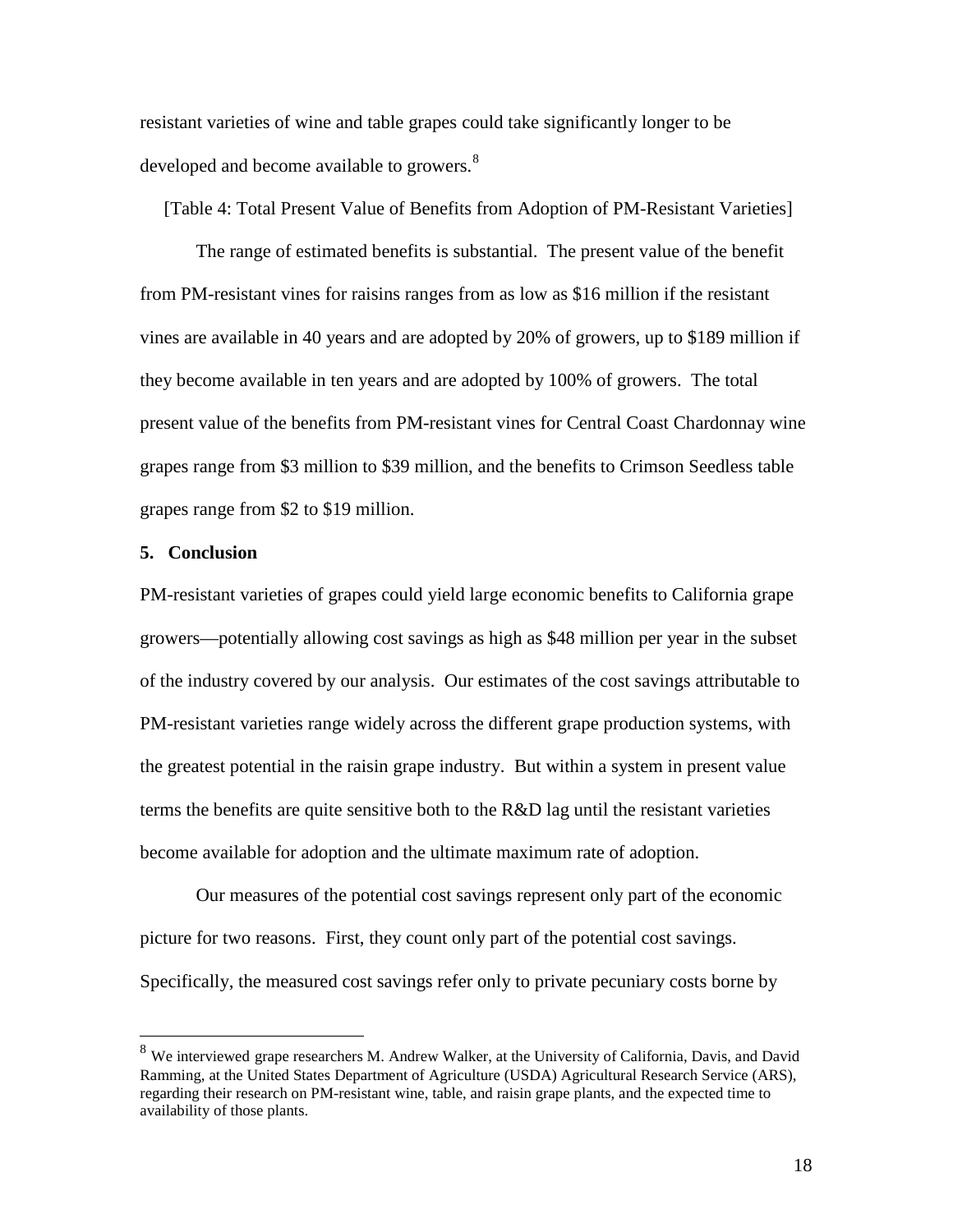growers; they do not include nonpecuniary benefits to growers or the external benefits to others from reduced use of toxic pesticides by growers. These omitted elements of costs could be important to growers and society, and might affect adoption rates.

Second, we have implicitly assumed prices of grapes grown using PM-resistant varieties would be the same as prices for grapes from the conventional varieties they would replace. However, table, raisin, and wine grapes produced using non-*vinifera* or transgenic vines might well suffer a price discount compared with conventional alternatives, and if the price discount is greater than the cost savings from resistance, then it will not make economic sense for growers to adopt them. Even if it is not prohibitive, any price discount will offset the benefits from cost savings to some extent.

On the other hand, the benefits might be even larger than the computations here would indicate. For instance, if environmental regulations over the use of pesticides were changed to prohibit or limit some currently effective and widely used PM management protocols, the benefits from PM-resistant varietal technology may be much more valuable than at present and while reasonably effective chemical technologies continue to be available to growers.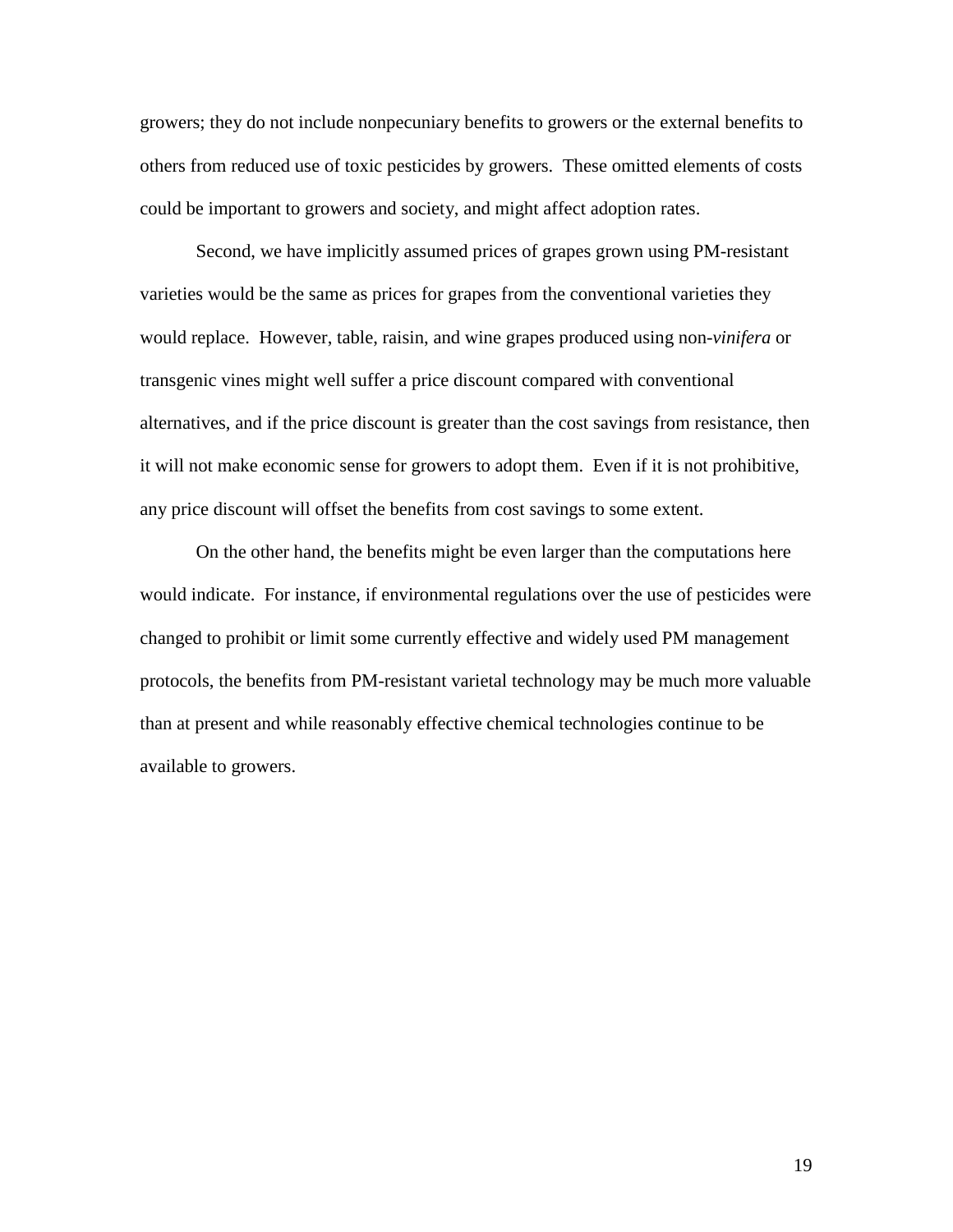## Table 1: Powdery Mildew Costs

|                                                          | <b>Annual PM Cost</b>          |                               |          | Costs Attributed to PM as a Share of |                    |  |
|----------------------------------------------------------|--------------------------------|-------------------------------|----------|--------------------------------------|--------------------|--|
|                                                          |                                |                               | Cultural | Cash                                 |                    |  |
|                                                          |                                |                               | Costs    | Costs                                | <b>Total Costs</b> |  |
|                                                          | $\frac{\text{S}}{\text{acre}}$ | $\frac{\text{S}}{\text{ton}}$ |          | $\%$                                 |                    |  |
| <b>Raisin Grapes</b>                                     |                                |                               |          |                                      |                    |  |
| Continuous Tray                                          | 222                            | 171                           | 11.7     | 6.1                                  | 4.2                |  |
| Tray                                                     | 222                            | 111                           | 12.4     | 6.9                                  | 4.5                |  |
| DOV Open Gable                                           | 222                            | 52                            | 16.3     | 8.4                                  | 4.6                |  |
| <b>DOV</b> Overhead                                      |                                |                               |          |                                      |                    |  |
| Trellis                                                  | 222                            | 44                            | 16.3     | 8.3                                  | 4.6                |  |
| <b>Wine Grapes</b><br><b>Central Coast</b><br>Chardonnay | 369                            | 68                            | 19.6     | 12.4                                 | 7.7                |  |
| <b>Table Grapes</b>                                      |                                |                               |          |                                      |                    |  |
| <b>Crimson Seedless</b>                                  | 329                            | 35                            | 8.9      | 2.4                                  | 2.1                |  |

*Notes*: Continuous Tray and Tray-Dried Raisin grape budgets use Thompson Seedless Grapes. DOV budgets use numbers representative of any of the following: DOVine, Selma Pete, or Fiesta (early ripening varieties). Sources are UCCE Cost and Returns Studies (2000–2011). Costs have been inflated to 2013 dollars using the Index of Prices Paid by Farmers for available years (until 2009) (USDA/NASS, 2009) and a simple average of monthly indexes for the remaining years, 2010–2013 (USDA/NASS, 2010–2013).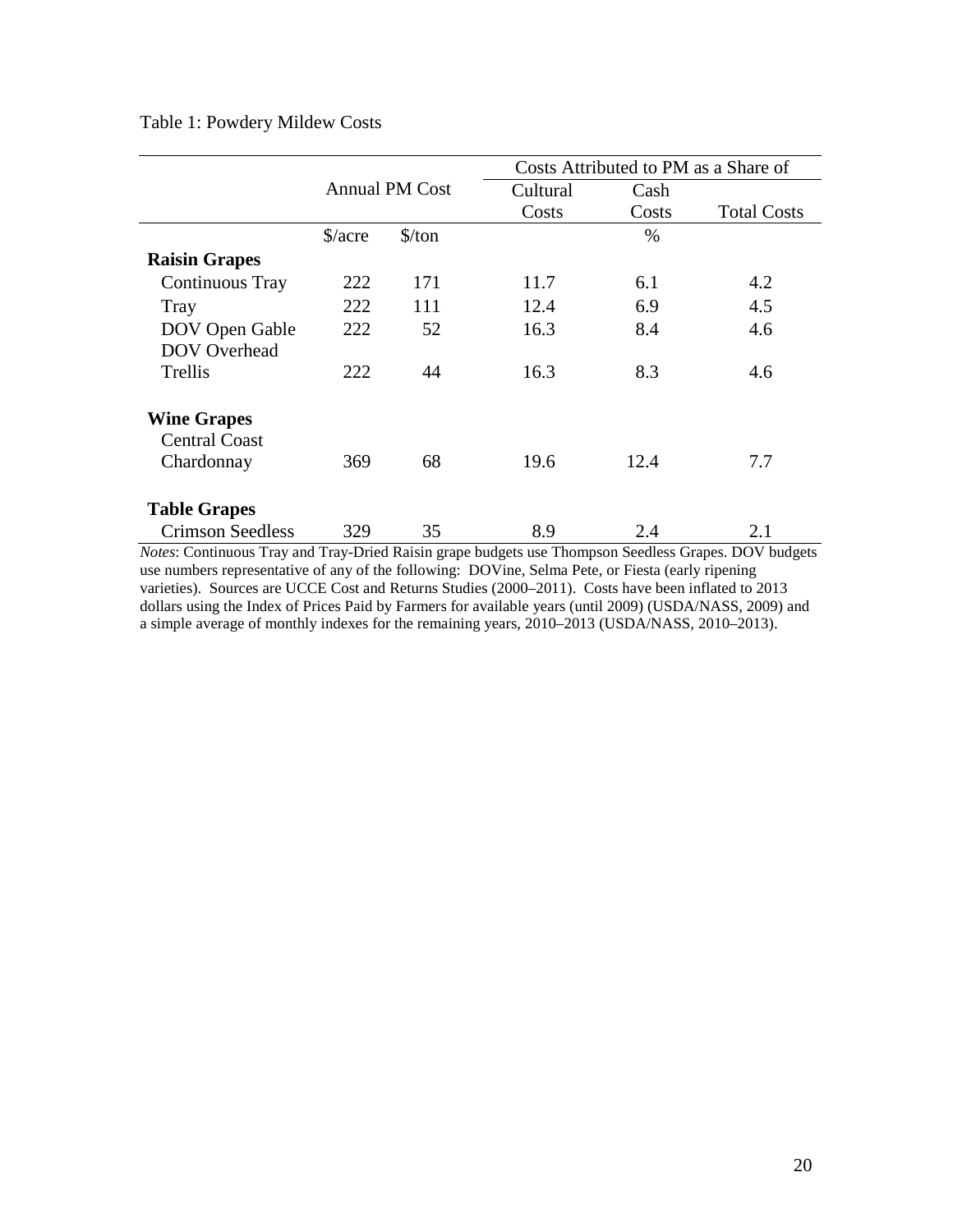|                                 | Elements of Savings in Cultural Costs<br>Fuel, Lube, |            |           |       | Cost Saving as a       |  |
|---------------------------------|------------------------------------------------------|------------|-----------|-------|------------------------|--|
|                                 |                                                      |            |           |       | Share of Total         |  |
|                                 | Labor                                                | and Repair | Materials | Total | <b>Production Cost</b> |  |
|                                 | \$/Acre/Year                                         |            |           |       | $\%$                   |  |
| <b>Raisin Grapes</b>            |                                                      |            |           |       |                        |  |
| Continuous Tray                 | 25                                                   | 17         | 137       | 178   | 3.3                    |  |
| <b>Tray</b>                     | 25                                                   | 16         | 137       | 177   | 3.6                    |  |
| DOV Open Gable                  | 42                                                   | 30         | 137       | 208   | 4.4                    |  |
| <b>DOV</b> Overhead Trellis     | 43                                                   | 31         | 137       | 211   | 4.3                    |  |
| <b>Wine Grapes</b>              |                                                      |            |           |       |                        |  |
| <b>Central Coast Chardonnay</b> | 43                                                   | 47         | 190       | 280   | 5.8                    |  |
|                                 |                                                      |            |           |       |                        |  |
| <b>Table Grapes</b>             |                                                      |            |           |       |                        |  |
| <b>Crimson Seedless</b>         | 77                                                   | 51         | 159       | 287   | 1.9                    |  |

Table 2: Saving in Costs per Acre from Adopting PM-Resistant Vines

*Notes:* Costs were inflated to 2013 dollars using the Index of Prices Paid by Farmers for years when it is available (until 2009) (USDA/NASS, 2009) and a simple average of monthly indexes for the remaining years, 2010–2013 (USDA/NASS, 2010–2013). The cost saving as a share of total production cost is computed as the total saving in cultural costs per acre, divided by the total costs per acre for non-resistant grape production, for the grape category specified.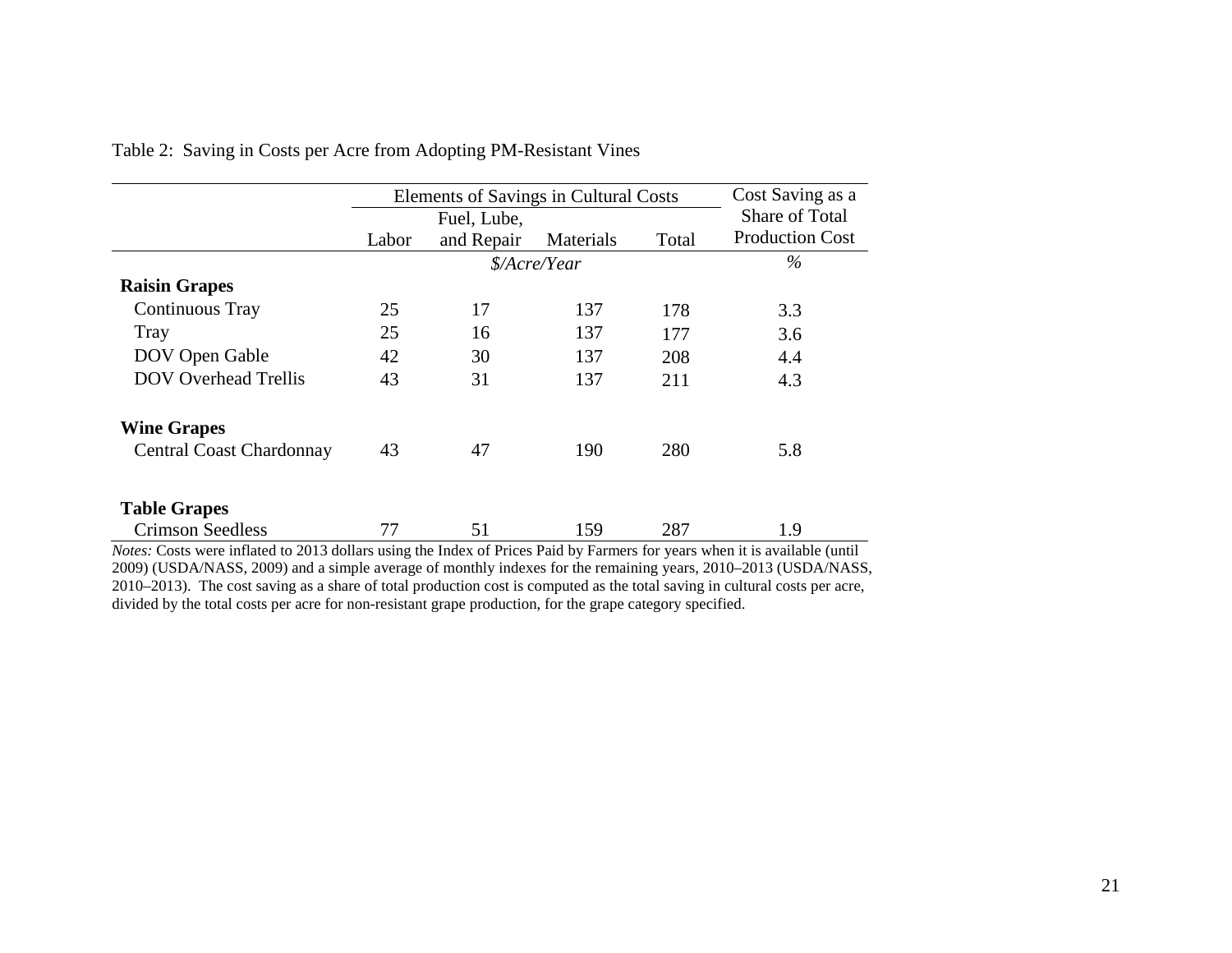|                                                                                                                                                                                                        | Total Area,<br>2011 | <b>Cost Reduction</b><br>per Acre | Aggregate<br>Benefit, 100%<br>adoption |  |  |
|--------------------------------------------------------------------------------------------------------------------------------------------------------------------------------------------------------|---------------------|-----------------------------------|----------------------------------------|--|--|
|                                                                                                                                                                                                        | acres               | $\frac{2}{a}$ cre/year            | $\frac{\sin\gamma}{\cos\gamma}$        |  |  |
| San Joaquin Valley Raisins                                                                                                                                                                             |                     |                                   |                                        |  |  |
| Continuous Tray                                                                                                                                                                                        | 88,155              | 178                               | 15.7                                   |  |  |
| Tray                                                                                                                                                                                                   | 58,770              | 177                               | 10.4                                   |  |  |
| DOV Open Gable                                                                                                                                                                                         | 24,487              | 208                               | 5.1                                    |  |  |
| <b>DOV</b> Overhead Trellis                                                                                                                                                                            | 24,487              | 211                               | 5.2                                    |  |  |
| <b>Total Raisin</b>                                                                                                                                                                                    | 195,899             | 186                               | 36.4                                   |  |  |
| <b>Central Coast Wine Grapes</b>                                                                                                                                                                       |                     |                                   |                                        |  |  |
| Chardonnay                                                                                                                                                                                             | 26,804              | 280                               | 7.5                                    |  |  |
| San Joaquin Valley Table Grapes                                                                                                                                                                        |                     |                                   |                                        |  |  |
| <b>Crimson Seedless</b>                                                                                                                                                                                | 12,950              | 287                               | 3.7                                    |  |  |
| <i>Notes:</i> Source for number of acres is CDFA/NASS (2012). Number of acres for individual raisin<br>production systems calculated from CDFA/NASS and Fidelibus (2013), who estimated percentages in |                     |                                   |                                        |  |  |

Table 3: Potential Aggregate Benefits from Adoption of PM-Resistant Varieties

production systems calculated from CDFA/NASS and Fidelibus [\(2013\)](#page-26-6), who estimated percentages in each production system. The total raisin cost of reduction per acre is an average of the different production systems, weighted by the number of acres in each. Costs have been inflated to 2013 dollars using the Index of Prices Paid by Farmers for available years (until 2009) (USDA/NASS, 2009) and a simple average of monthly indexes for the remaining years, 2010–2013 (USDA/NASS, 2010– 2013).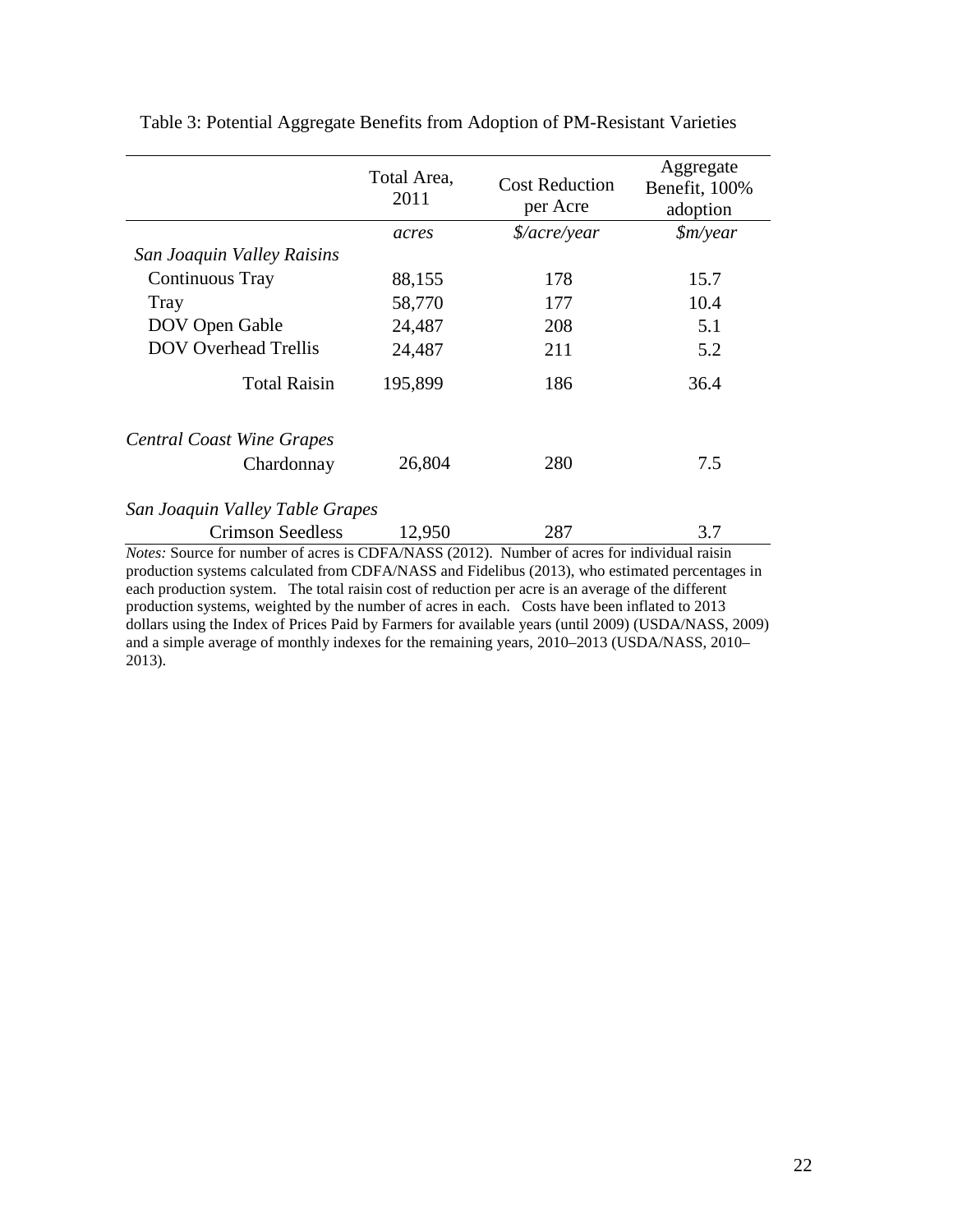| Maximum                               | Lag $(L+3, \text{Years})$ |       |       |      |  |  |
|---------------------------------------|---------------------------|-------|-------|------|--|--|
| <b>Adoption Rate</b>                  |                           |       |       |      |  |  |
| $(\% )$                               | 10                        | 20    | 30    | 40   |  |  |
|                                       | \$ Millions               |       |       |      |  |  |
| Raisins: all                          |                           |       |       |      |  |  |
| 20                                    | 37.8                      | 28.1  | 20.9  | 15.6 |  |  |
| 60                                    | 189.0                     | 140.6 | 104.6 | 77.9 |  |  |
| 100                                   | 113.4                     | 84.4  | 62.8  | 46.7 |  |  |
| Wine Grapes: Central Coast Chardonnay |                           |       |       |      |  |  |
| 20                                    | 7.8                       | 5.8   | 4.3   | 3.2  |  |  |
| 60                                    | 23.4                      | 17.4  | 12.9  | 9.6  |  |  |
| 100                                   | 38.9                      | 29.0  | 21.6  | 16.0 |  |  |
| <b>Table Grapes: Crimson Seedless</b> |                           |       |       |      |  |  |
| 20                                    | 3.9                       | 2.9   | 2.1   | 1.6  |  |  |
| 60                                    | 11.6                      | 8.6   | 6.4   | 4.8  |  |  |
| 100                                   | 19.3                      | 14.4  | 10.7  | 7.9  |  |  |

Table 4: Total Present Value of Benefits from Adoption of PM-Resistant Varieties

*Notes:* Raisins in this table represent the combined total of all production systems continuous tray, traditional tray-dried, and DOV systems. Both table and raisin grape acreage was computed for the San Joaquin Valley, as in Table 3. We use a 3% real discount rate. The total lag includes the R&D lag, *L* plus a gestation lag of three years after adoption before costs are affected.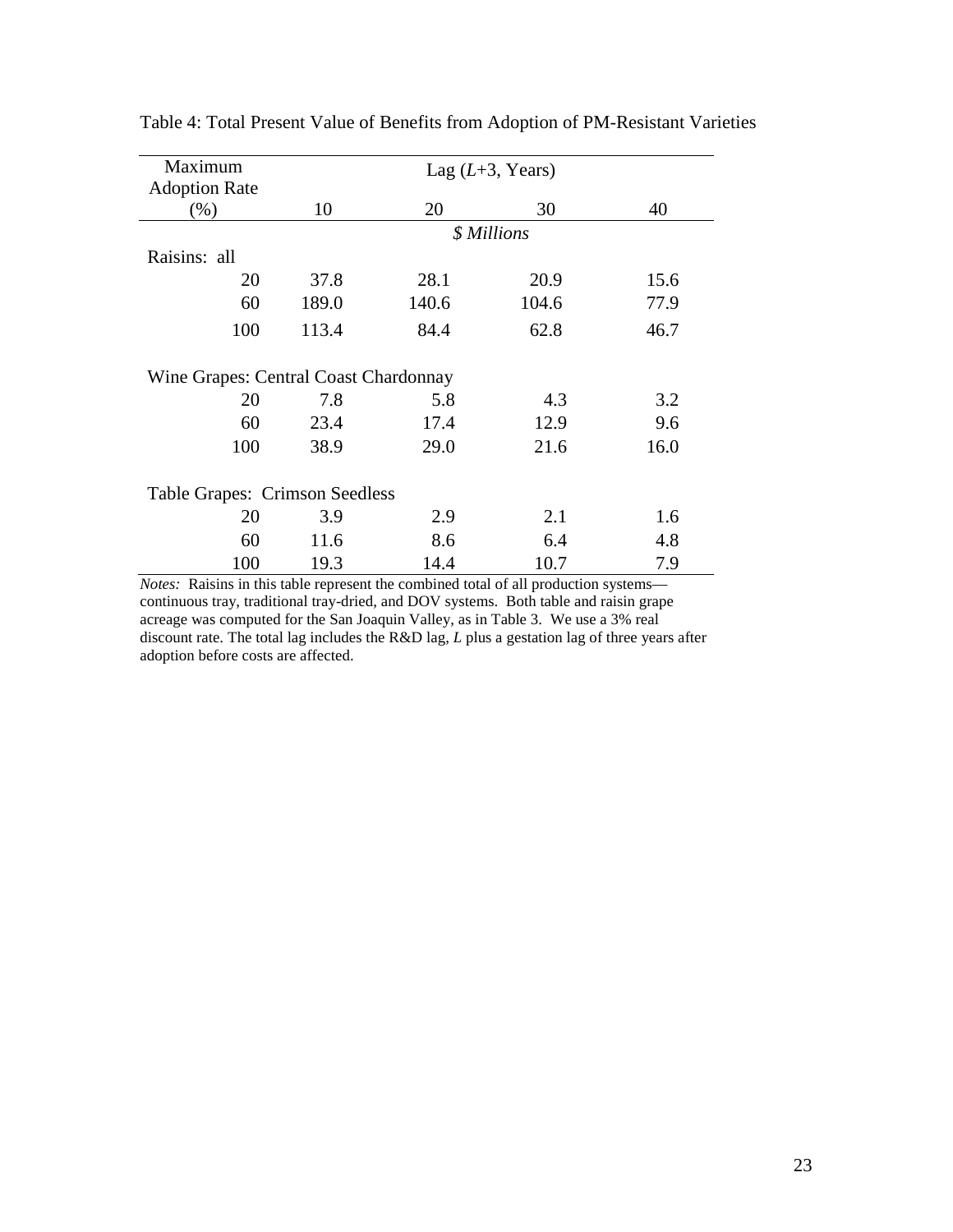

# **Figure 1: Grape powdery mildew**

Photo source: Jack Kelly Clark. Available from: http://www.ipm.ucdavis.edu/PMG/U/D-GR-UNEC-FO.002.html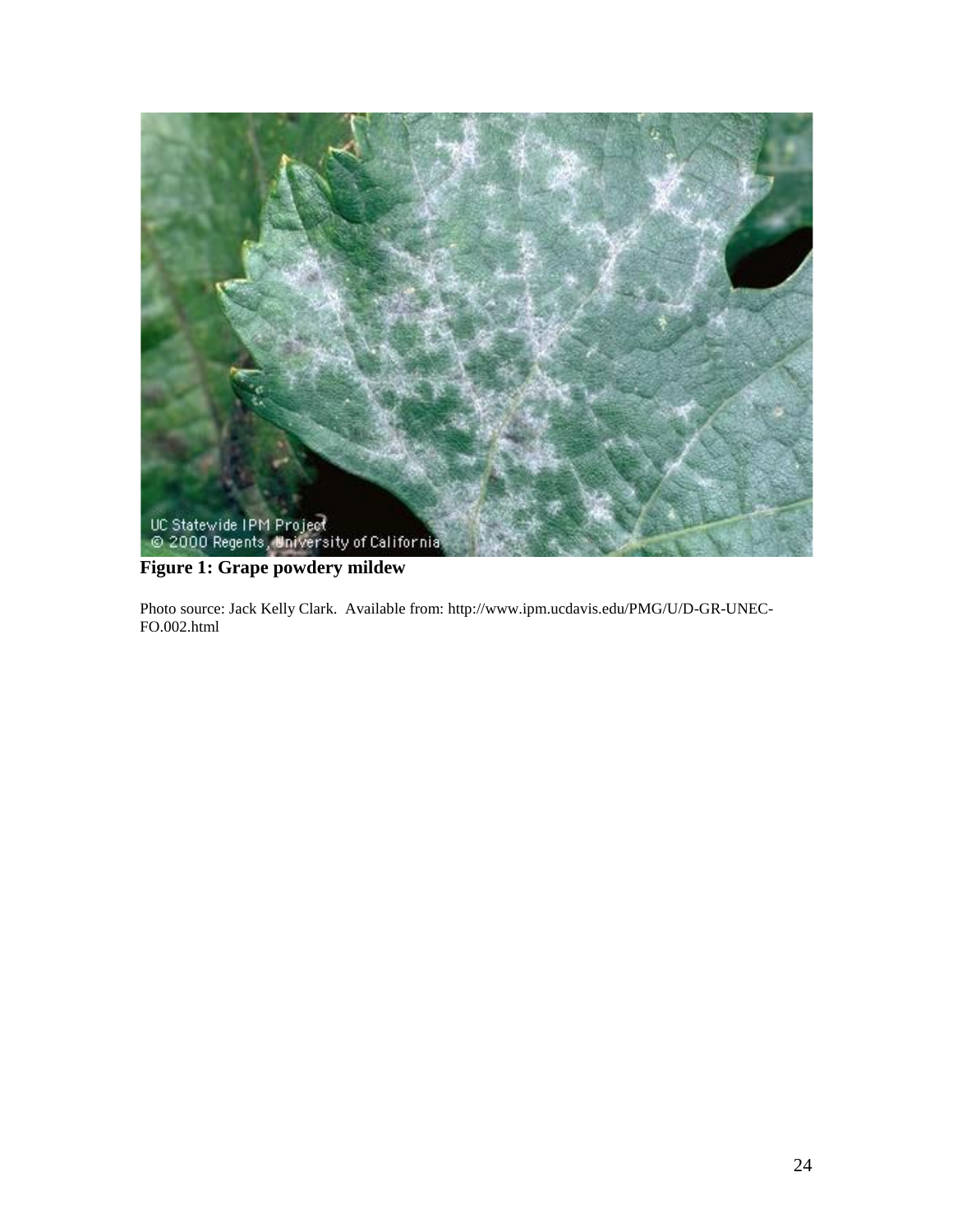

a. Annual Average Real (2013 Dollar) Price per Ton of Grapes, 2002–2011





*Source:* USDA (2003–2012).

*Notes*: Both raisins and table grapes are reported as the fresh equivalent of fresh and dried fruit. Prices are in 2013 dollars, converted using the BEA GDP deflator (2013; http://www.bea.gov/iTable)

Figure 2: Annual Average Production and Deflated Prices of California Grapes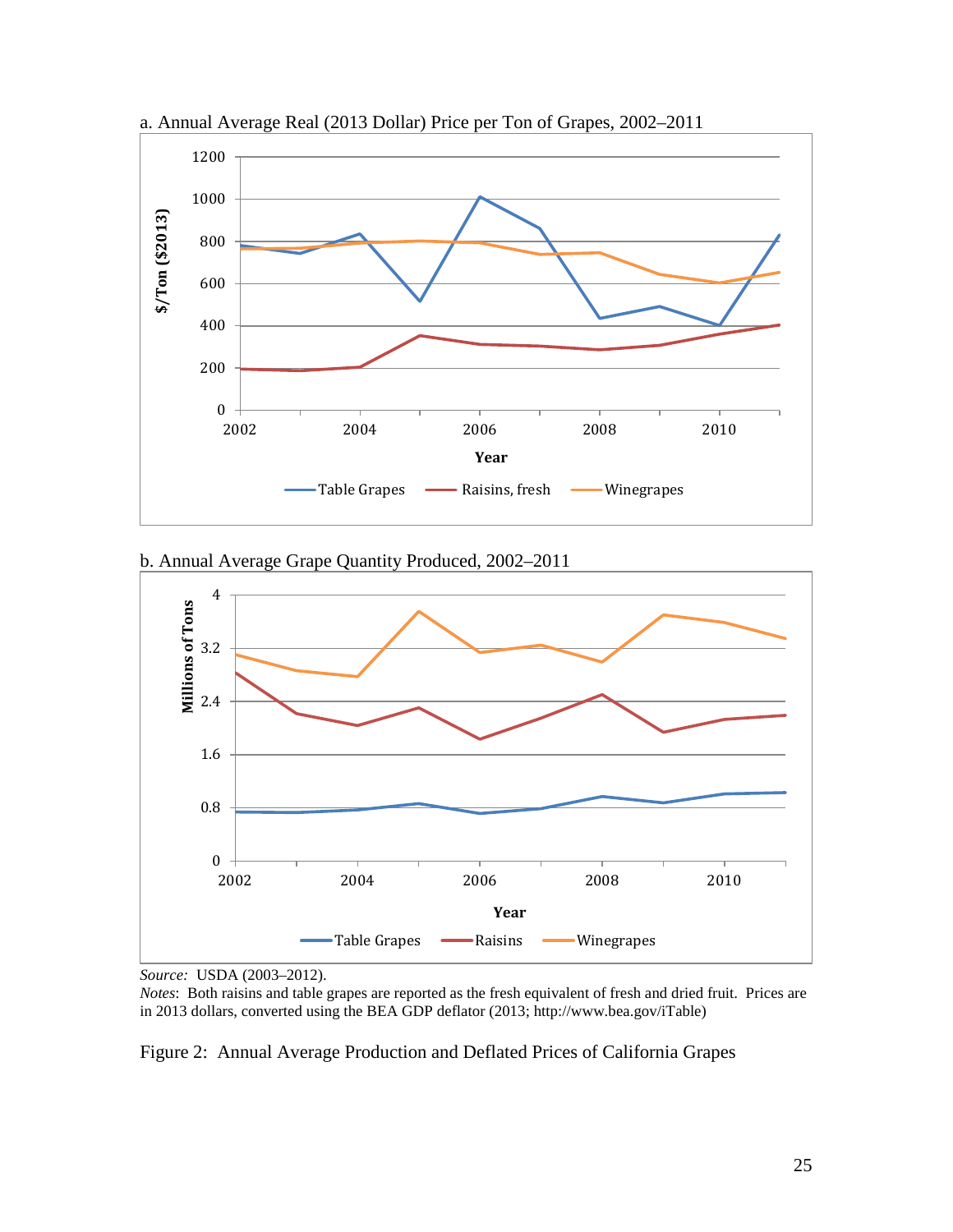## **References**

- <span id="page-25-3"></span>Bailey, D. 2012. Unrelenting Air Pollution in California's San Joaquin Valley This Winter. Available: [http://switchboard.nrdc.org/blogs/dbailey/unrelenting\\_air\\_pollution\\_in\\_c.html.](http://switchboard.nrdc.org/blogs/dbailey/unrelenting_air_pollution_in_c.html) Accessed 24 September, 2013.
- <span id="page-25-2"></span>Boriss, H., Brunke, H., Kreith, M., and Huntrods, D. 2013. Raisin Profile. Available: [http://www.agmrc.org/commodities\\_\\_products/fruits/raisin-profile/.](http://www.agmrc.org/commodities__products/fruits/raisin-profile/) Accessed 26 August, 2013.
- California Department of Food and Agriculture. 2012. Agricultural Statistical Overview. Available: [http://www.cdfa.ca.gov/statistics/pdfs/2013/AgStatsOverview.pdf.](http://www.cdfa.ca.gov/statistics/pdfs/2013/AgStatsOverview.pdf) Accessed 14 November, 2013.
- California Department of Food and Agriculture. 2013. Map and Definitions of California Grape Pricing Districts. Available: [http://www.nass.usda.gov/Statistics\\_by\\_State/California/Publications/Grape\\_Crus](http://www.nass.usda.gov/Statistics_by_State/California/Publications/Grape_Crush/Grape%20Crush%20Districts%20Map.pdf) [h/Grape Crush Districts Map.pdf.](http://www.nass.usda.gov/Statistics_by_State/California/Publications/Grape_Crush/Grape%20Crush%20Districts%20Map.pdf) Accessed 7 July, 2013.
- California Department of Food and Agriculture/National Agricultural Statistics Service. 2003–2012. Annual Crush Report. Available: [http://www.nass.usda.gov/Statistics\\_by\\_State/California/Publications/Grape\\_Crus](http://www.nass.usda.gov/Statistics_by_State/California/Publications/Grape_Crush/) [h/.](http://www.nass.usda.gov/Statistics_by_State/California/Publications/Grape_Crush/) Accessed 3 August, 2012.
- <span id="page-25-5"></span>California Department of Food and Agriculture/National Agricultural Statistics Service, 2012. Annual Acreage Report. National Agricultural Statistics California Field Office, Sacramento.
- California Department of Food and Agriculture/National Agricultural Statistics Service, 2013. Annual Acreage Report. National Agricultural Statistics California Field Office, Sacramento.
- <span id="page-25-1"></span>California Table Grape Commission. 2013. California Varieties. Available: [http://www.tablegrape.com/docs/VarietychartTrainingguideEnglish.pdf.](http://www.tablegrape.com/docs/VarietychartTrainingguideEnglish.pdf) Accessed 23 August, 2013.
- Clean County Coalition. 2011. What are the Hazards of Sulfur? Available: [http://cleancounty.org/hazards-sulfur.](http://cleancounty.org/hazards-sulfur) Accessed 8 November, 2013.
- <span id="page-25-4"></span>Cornell University Pesticide Managment Education Program/ExToxNet. 1995. Pesticide Information Profile: Sulfur. Available: [http://pmep.cce.cornell.edu/profiles/extoxnet/pyrethrins-ziram/sulfur-ext.html -](http://pmep.cce.cornell.edu/profiles/extoxnet/pyrethrins-ziram/sulfur-ext.html#5) 5. Accessed 19 September, 2013.
- <span id="page-25-0"></span>Davis, R.M., Gubler, W.D., and Koike, S.T. 2008. Powdery Mildew on Vegetables. Available: [http://www.ipm.ucdavis.edu/PMG/PESTNOTES/pn7406.html.](http://www.ipm.ucdavis.edu/PMG/PESTNOTES/pn7406.html) Accessed 22 August, 2013.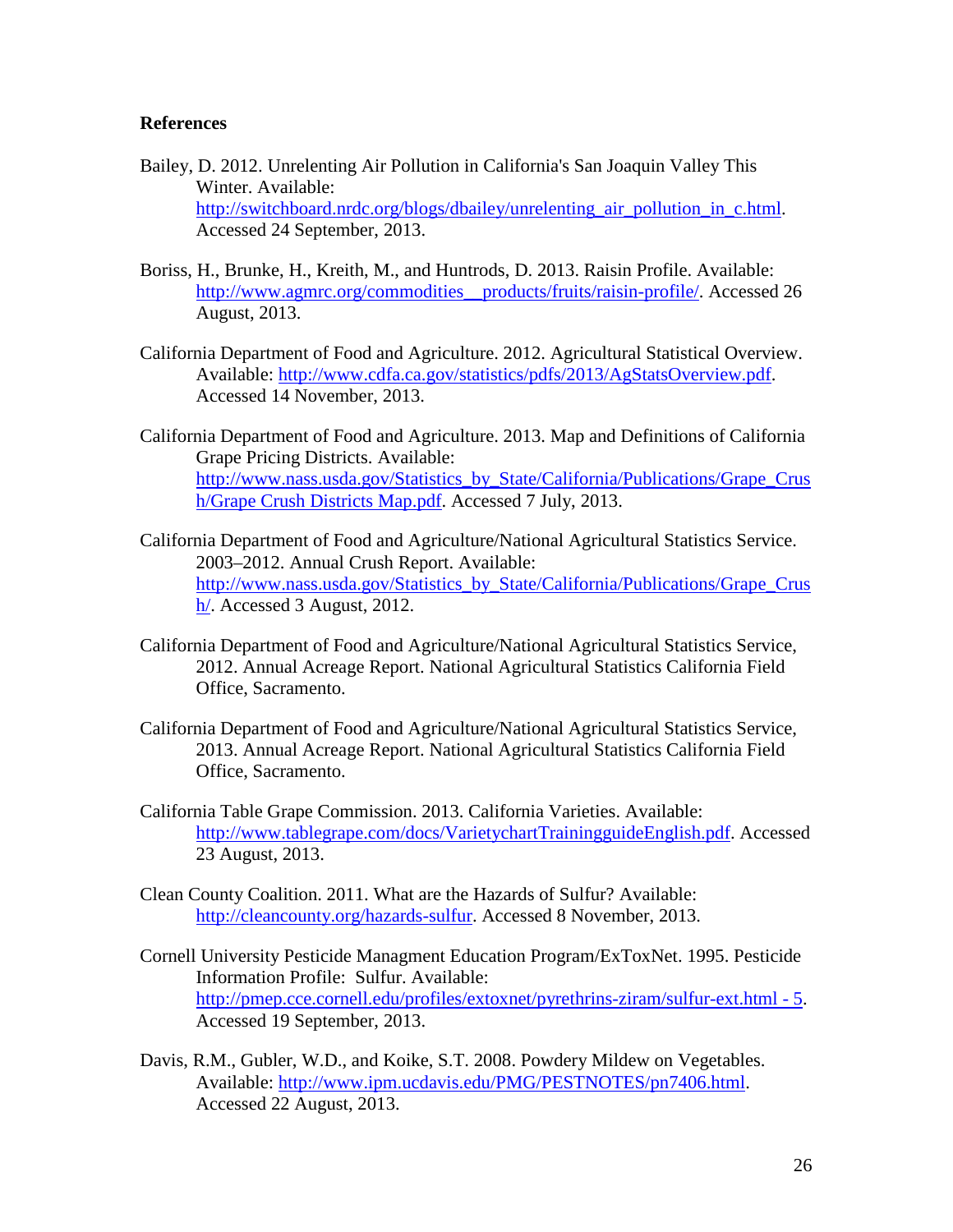- <span id="page-26-6"></span>Fidelibus, M.W., University of California Cooperative Extension Associate Viticulture Specialist. 15 July, 2013. *Personal Communication.*
- <span id="page-26-4"></span>Fischel, F.M. 2005. Pesticide Toxicity Profile: Strobilurin Pesticides. Available: [http://edis.ifas.ufl.edu/pdffiles/PI/PI10400.pdf.](http://edis.ifas.ufl.edu/pdffiles/PI/PI10400.pdf) Accessed 2 December, 2013.
- <span id="page-26-0"></span>Gubler, W.D., Smith, R.J., Varela, L.G., Vasquez, S., Stapleton, J.J., and Purcell, A.H. 2008. Grape Powdery Mildew. Available: [http://www.ipm.ucdavis.edu/PMG/r302100311.html.](http://www.ipm.ucdavis.edu/PMG/r302100311.html) Accessed 22 August, 2013.
- <span id="page-26-1"></span>Lee, K., Smith, J.L., and Last, J.A., 2006. Absence of Respiratory Inflammatory Reaction of Elemental Sulfur Using the California Pesticide Illness Database and a Mouse Model. *Journal of Agromedicine* 10:41–47.
- McGourty, G. 2008. Fighting Disease Organically. Available: [http://www.winesandvines.com/template.cfm?section=features&content=58955.](http://www.winesandvines.com/template.cfm?section=features&content=58955) Accessed 8 November, 2013.
- <span id="page-26-3"></span>Ngo, M., Pinkerton, K., Freeland, S., Geller, M., Ham, W., Cliff, S., Hopkins, L., Kleeman, M., Kodavanti, U., and Meharg, E., 2010. Airborne Particles in the San Joaquin Valley May Affect Human Health. *California Agriculture* 64:12–16.
- <span id="page-26-5"></span>Sambucci, O., Alston, J.M., and Fuller, K.B., 2014. Costs of Powdery Mildew Management in California Grapes.
- United States Department of Food and Agriculture. 2003–2012. Noncitrus Fruits and Nuts. Available: [http://usda.mannlib.cornell.edu/MannUsda/viewDocumentInfo.do?documentID=1](http://usda.mannlib.cornell.edu/MannUsda/viewDocumentInfo.do?documentID=1113) [113.](http://usda.mannlib.cornell.edu/MannUsda/viewDocumentInfo.do?documentID=1113) Accessed 26 August, 2013.
- United States Department of Food and Agriculture/National Agricultural Statistics Service. 2009. Prices Paid by Farmers Index. Available: [http://usda01.library.cornell.edu/usda/current/AgriPricSu/AgriPricSu-08-05-](http://usda01.library.cornell.edu/usda/current/AgriPricSu/AgriPricSu-08-05-2009.pdf) [2009.pdf.](http://usda01.library.cornell.edu/usda/current/AgriPricSu/AgriPricSu-08-05-2009.pdf) Accessed 15 October, 2013.
- United States Department of Food and Agriculture/National Agricultural Statistics Service. 2010–2013. Agricultural Prices. Available: [http://usda.mannlib.cornell.edu/MannUsda/viewDocumentInfo.do?documentID=1](http://usda.mannlib.cornell.edu/MannUsda/viewDocumentInfo.do?documentID=1002) [002.](http://usda.mannlib.cornell.edu/MannUsda/viewDocumentInfo.do?documentID=1002) Accessed 8 November, 2013.
- <span id="page-26-2"></span>United States Department of the Treasury Alcohol and Tobacco Tax and Trade Bureau. 2008. What You Should Know About Grape Wine Labels. Available: [http://www.ttb.gov/pdf/brochures/p51901.pdf.](http://www.ttb.gov/pdf/brochures/p51901.pdf) Accessed 23 July, 2012.
- University of California Cooperative Extension. 2000–2011. Cost and Return Studies. Available: [http://coststudies.ucdavis.edu/.](http://coststudies.ucdavis.edu/) Accessed 27 August, 2013.